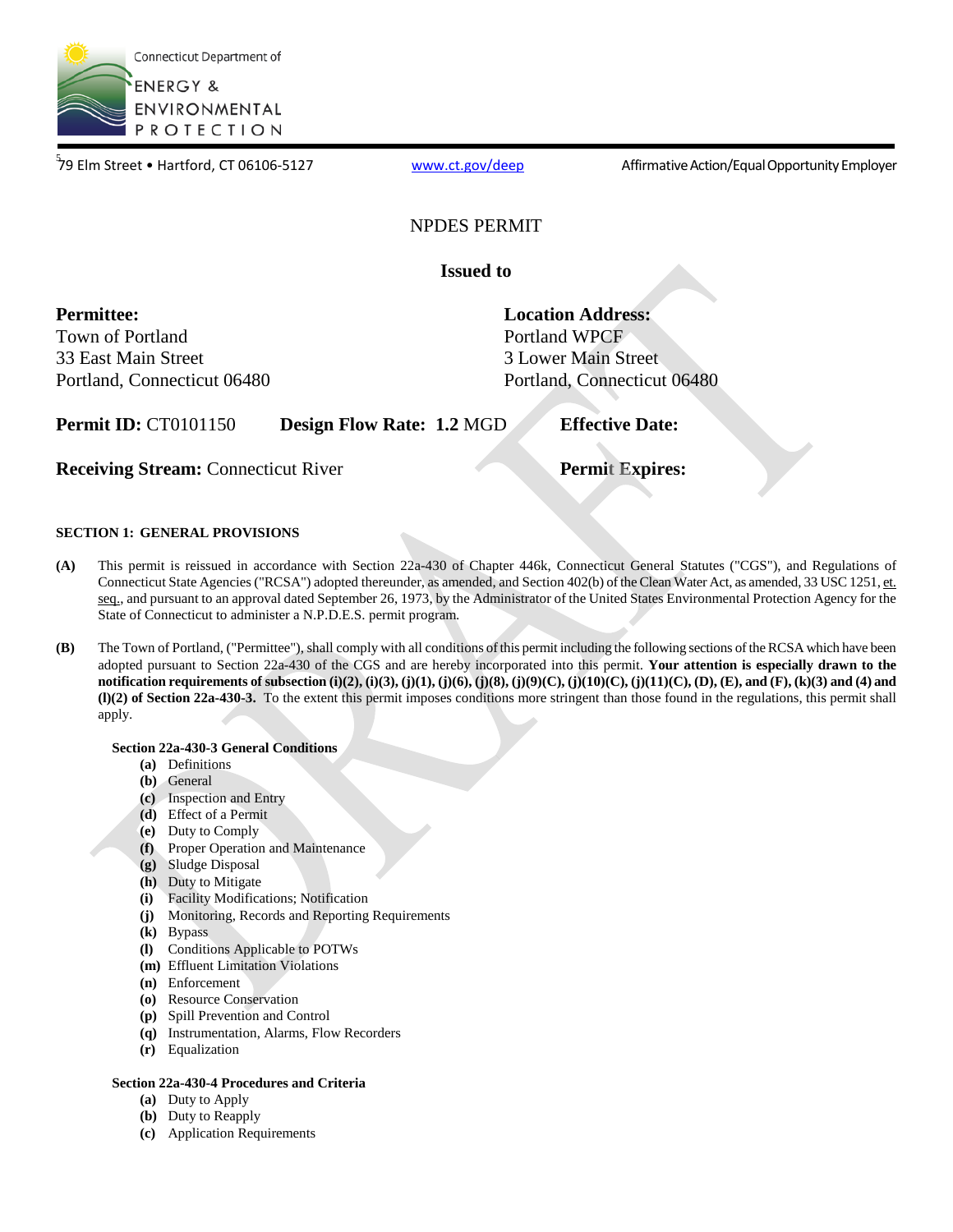- **(d)** Preliminary Review
- **(e)** Tentative Determination
- **(f)** Draft Permits, Fact Sheets
- **(g)** Public Notice, Notice of Hearing
- **(h)** Public Comments
- **(i)** Final Determination
- **(j)** Public Hearings
- **(k)** Submission of Plans and Specifications. Approval.
- **(l)** Establishing Effluent Limitations and Conditions
- **(m)** Case-by-Case Determinations
- **(n)** Permit Issuance or Renewal
- **(o)** Permit or Application Transfer
- **(p)** Permit Revocation, Denial or Modification
- **(q)** Variances
- **(r)** Secondary Treatment Requirements
- **(s)** Treatment Requirements
- **(t)** Discharges to POTWs Prohibitions
- Violations of any of the terms, conditions, or limitations contained in this permit may subject the Permittee to enforcement action including, but **(C)** not limited to, seeking penalties, injunctions and/or forfeitures pursuant to applicable sections of the CGS and RCSA.
- **(D)** Any false statement in any information submitted pursuant to this Section of the permit may be punishable as a criminal offense under Section 22a-438 or 22a-131a of the CGS or in accordance with Section 22a-6, under Section 53a-157b of the CGS.
- **(E)** The Permittee shall comply with Section 22a-416-1 through Section 22a-416-10 of the RCSA concerning operator certification.
- No provision of this permit and no action or inaction by the Commissioner shall be construed to constitute an assurance by the Commissioner that **(F)** the actions taken by the Permittee pursuant to this permit will result in compliance or prevent or abate pollution.
- **(G)** Nothing in this permit shall relieve the Permittee of other obligations under applicable federal, state and local law.
- An annual fee shall be paid for each year this permit is in effect as set forth in Section 22a-430-7 of the RCSA. As of October 1, 2009 the annual **(H)** fee is \$2,367.50.

### **SECTION 2: DEFINITIONS**

- **(A)** The definitions of the terms used in this permit shall be the same as the definitions contained in Section 22a-423 of the CGS and Section 22a-430-3(a) and 22a-430-6 of the RCSA, except for **"**Composite**"** and **"**No Observable Acute Effect Level (NOAEL)**"** which are redefined below.
- **(B)** In addition to the above, the following definitions shall apply to this permit:

**"------"** in the limits column on the monitoring tables in Attachment 1 means a limit is not specified but a value must be reported on the DMR, MOR, and/or the ATMR.

**"Annual"** in the context of any sampling frequency, shall mean the sample must be collected in the month of July, August or September.

**"Average Monthly Limit"** means the maximum allowable "Average Monthly Concentration" as defined in Section 22a-430-3(a) of the RCSA when expressed as a concentration (e.g. mg/l); otherwise, it means "Average Monthly Discharge Limitation" as defined in Section 22a-430-3(a) of the RCSA.

**"Bi-Weekly"** in the context of any sampling frequency, shall mean once every two weeks.

**"Composite"** or **"(C)"** means a sample consisting of a minimum of eight aliquot samples collected at equal intervals of no less than 30 minutes and no more than 60 minutes and combined proportionally to flow over the sampling period provided that during the sampling period the peak hourly flow is experienced.

**"Critical Test Concentration"** or **"(CTC)"** means the specified effluent dilution at which the Permittee is to conduct a single-concentration Aquatic Toxicity Test.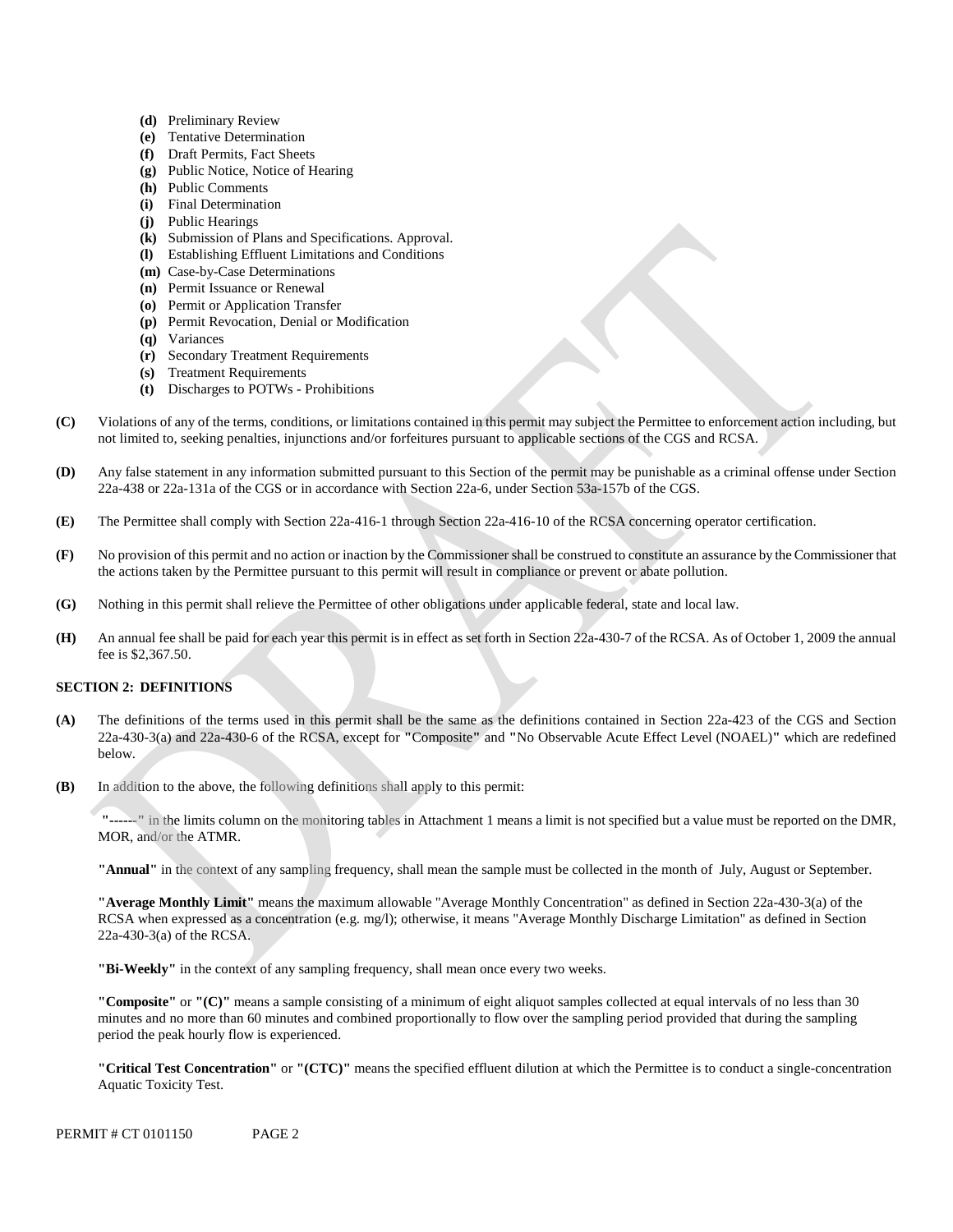**"Daily Composite"** or **"(DC)"** means a composite sample taken over a full operating day consisting of grab samples collected at equal intervals of no more than sixty (60) minutes and combined proportionally to flow; or, a composite sample continuously collected over a full operating day proportionally to flow.

**"Daily Concentration"** means the concentration of a substance as measured in a daily composite sample, or, arithmetic average of all grab sample results defining a grab sample average.

**"Daily Quantity"** means the quantity of waste discharged during an operating day.

**"Geometric Mean"** is the **"**n**"**th root of the product of **"**n**"** observations.

**"Infiltration"** means water other than wastewater that enters a sewer system (including sewer system and foundation drains) from the ground through such means as defective pipes, pipe joints, connections, or manholes. Infiltration does not include, and is distinguished from, inflow.

 is distinguished from, infiltration. **"Inflow"** means water other than wastewater that enters a sewer system (including sewer service connections) from sources such as, but not limited to, roof leaders, cellar drains, yard drains, area drains, drains from springs and swampy areas, cross connections between storm sewers and sanitary sewers, catch basins, cooling towers, storm waters, surface runoff, street wash waters, or drainage. Inflow does not include, and

**"Instantaneous Limit"** means the highest allowable concentration of a substance as measured by a grab sample, or the highest allowable measurement of a parameter as obtained through instantaneous monitoring.

**"In-stream Waste Concentration"** or **"(IWC)"** means the concentration of a discharge in the receiving water after mixing has occurred in the allocated zone of influence.

"MGD" means million gallons per day.

**"Maximum Daily Limit"** means the maximum allowable "Daily Concentration" (defined above) when expressed as a concentration (e.g. mg/l), otherwise, it means the maximum allowable "Daily Quantity" as defined above, unless it is expressed as a flow quantity. If expressed as a flow quantity it means **"**Maximum Daily Flow**"** as defined in Section 22a-430-3(a) of the RCSA.

**"Monthly Minimum Removal Efficiency"** means the minimum reduction in the pollutant parameter specified when the effluent average monthly concentration for that parameter is compared to the influent average monthly concentration.

**"NA"** as a Monitoring Table abbreviation means **"**not applicable**"**.

**"NR"** as a Monitoring Table abbreviation means **"**not required**"**.

**"No Observable Acute Effect Level"** or **"(NOAEL)"** means any concentration equal to or less than the critical test concentration in a single concentration (pass/fail) toxicity test, conducted pursuant to Section 22a-430-3(j)(7)(A)(i) of the RCSA, demonstrating 90% or greater survival of test organisms at the CTC.

**"Quarterly"** in the context of any sampling frequency, shall mean sampling is required in the months of March, June, September, and December.

**"Range During Sampling"** or **"(RDS)"** as a sample type means the maximum and minimum of all values recorded as a result of analyzing each grab sample of; 1) a Composite Sample, or, 2) a Grab Sample Average. For those Permittee with pH meters that provide continuous monitoring and recording, Range During Sampling means the maximum and minimum readings recorded with the continuous monitoring device during the Composite or Grab Sample Average sample collection.

**"Range During Month"** or **"(RDM)"** as a sample type means the lowest and the highest values of all of the monitoring data for the reporting month.

**"Sanitary Sewage"** means wastewaters from residential, commercial and industrial sources introduced by direct connection to the sewerage collection system tributary to the treatment works including non-excessive inflow/infiltration sources.

**"Twice per Month"** in the context of any sampling frequency, mean two samples per calendar month collected no less than 12 days apart.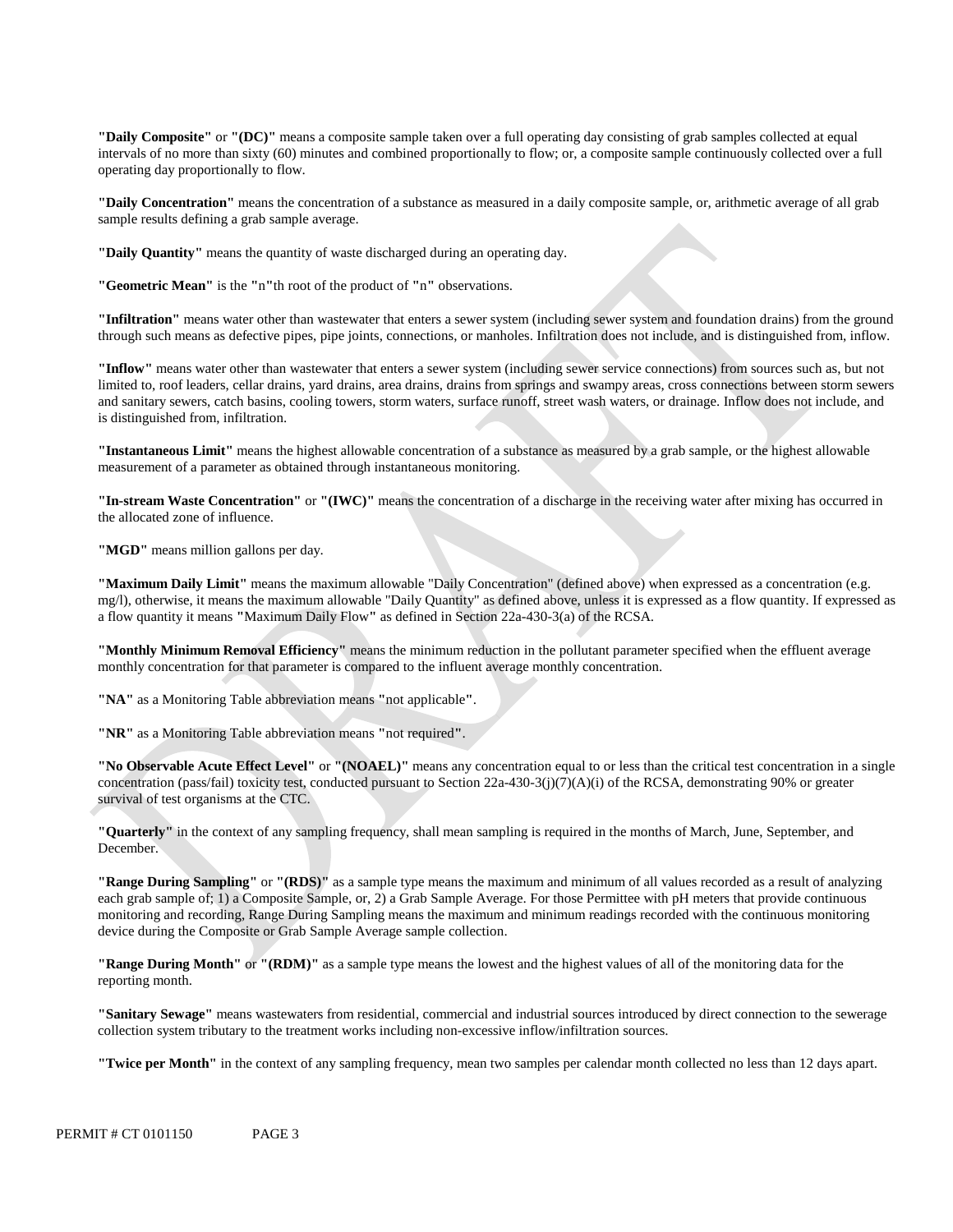**"ug/l"** means micrograms per liter

**"Work Day"** in the context of a sampling frequency means, Monday through Friday excluding holidays.

#### **SECTION 3: COMMISSIONER'S DECISION**

- existing system to treat the discharge will protect the waters of the state from pollution. The Commissioner's decision is based on application #201700397 for permit reissuance received on January 09, 2017 and the administrative record established in the processing of that **(A)** The Commissioner of Energy and Environmental Protection ("Commissioner") has issued a final decision and found continuance of the application.
- **(B)** The Commissioner hereby authorizes the Permittee to discharge in accordance with the provisions of this permit, the above referenced application, and all approvals issued by the Commissioner or his authorized agent for the discharges and/or activities authorized by, or associated with, this permit.
- **(C)** The Commissioner reserves the right to make appropriate revisions to the permit, if required after Public Notice, in order to establish any appropriate effluent limitations, schedules of compliance, or other provisions which may be authorized under the Federal Clean Water Act or the CGS or regulations adopted thereunder, as amended. The permit as modified or renewed under this paragraph may also contain any other requirements of the Federal Clean Water Act or CGS or regulations adopted thereunder which are then applicable.

#### **SECTION 4: GENERAL LIMITATIONS AND OTHER CONDITIONS**

- **(A)** The Permittee shall not accept any new sources of non-domestic wastewater conveyed to its POTW through its sanitary sewerage system or by any means other than its sanitary sewage system unless the generator of such wastewater; (a) is authorized by a permit issued by the Commissioner under Section 22a-430 CGS (individual permit), or, (b) is authorized under Section 22a-430b (general permit), or, (c) has been issued an emergency or temporary authorization by the Commissioner under Section 22a-6k. All such non-domestic wastewaters shall be processed by the POTW via receiving facilities at a location and in a manner prescribed by the Permittee which are designed to contain and control any unplanned releases.
- **(B)** No new discharge of domestic sewage from a single source to the POTW in excess of 50,000 gallons per day shall be allowed by the Permittee until the Permittee has notified in writing the Department of Energy and Environmental Protection, Municipal Wastewater Section of said new discharge.
- **(C)** The Permittee shall maintain a system of user charges based on actual use sufficient to operate and maintain the POTW (including the collection system) and replace critical components.
- **(D)** The Permittee shall maintain a sewer use ordinance that is consistent with the Model Sewer Ordinance for Connecticut Municipalities prepared by the Department of Energy and Environmental Protection. The Commissioner of Energy and Environmental Protection alone may authorize certain discharges which may not conform to the Model Sewer Ordinance.
- **(E)** No discharge from the permitted facility beyond any zone of influence shall contain or cause in the receiving stream a visible oil sheen, floating solids, visible discoloration, or foaming beyond that which may result from a discharge from a permitted facility and none exceeding levels necessary to maintain all designated uses.
- **(F)** No discharge from the permitted facility shall cause acute or chronic toxicity in the receiving water body beyond any Zone Of Influence (ZOI) specifically allocated to that discharge in this permit.
- **(G)** The Permittee shall maintain an alternate power source adequate to provide full operation of all pump stations in the sewerage collection system and to provide a minimum of primary treatment and disinfection at the water pollution control facility to insure that no discharge of untreated wastewater will occur during a failure of a primary power source.
- **(H)** The average monthly effluent concentration shall not exceed 15% of the average monthly influent concentration for BOD5 and Total Suspended Solids for all daily composite samples taken in any calendar month.
- **(I)** Any new or increased amount of sanitary sewage discharge to the sewer system is prohibited where it will cause a dry weather overflow or exacerbate an existing dry weather overflow.
- **(J)** Sludge Conditions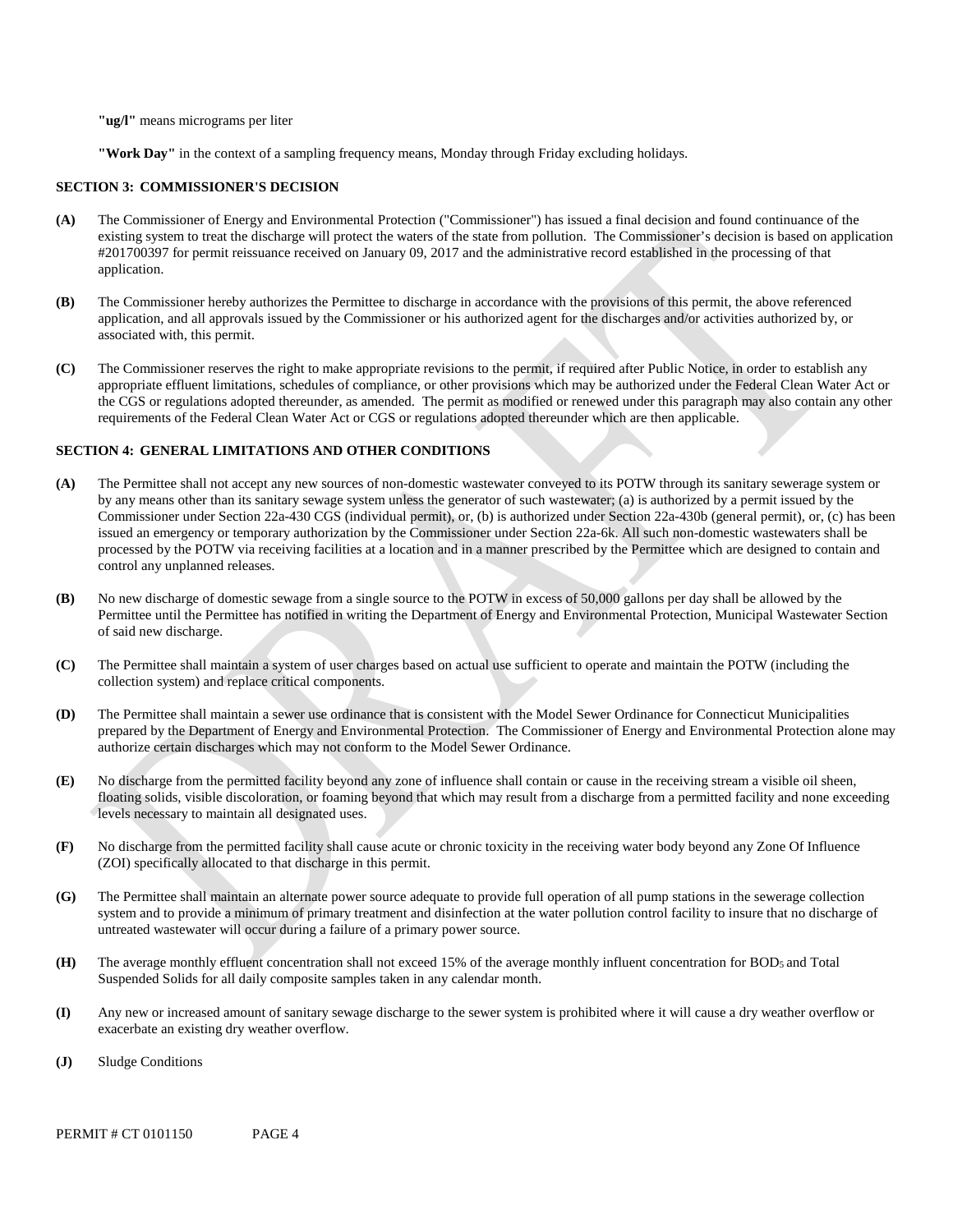- **(1)** The Permittee shall comply with all existing federal and state laws and regulations that apply to sewage sludge use and disposal practices, including but not limited to 40 CFR Part 503.
- **(2)** If an applicable management practice or numerical limitation for pollutants in sewage sludge more stringent than existing federal and state regulations is promulgated under Section 405(d) of the Clean Water Act (CWA), this permit shall be modified or revoked and reissued to conform to the promulgated regulations.
- **(3)** The Permittee shall give prior notice to the Commissioner of any change(s) planned in the Permittee' sludge use or disposal practice. A change in the Permittee' sludge use or disposal practice may be a cause for modification of the permit.
- **(4)** Testing for inorganic pollutants shall follow "Test Methods for Evaluating Solid Waste, Physical/Chemical Methods", EPA Publication SW-846 as updated and/or revised.
- **(K)** This permit becomes effective on the 1<sup>st</sup> day of the month following the date of signature of the Commissioner or designee.
- improvements. **(L)** When the arithmetic mean of the average daily flow from the POTW for the previous 180 days exceeds 90% of the design flow rate, the Permittee shall develop and submit within one year, for the review and approval of the Commissioner, a plan to accommodate future increases in flow to the plant. This plan shall include a schedule for completing any recommended improvements and a plan for financing the
- **(M)** When the arithmetic mean of the average daily BOD5 or TSS loading into the POTW for the previous 180 days exceeds 90% of the design load rate, the Permittee shall develop and submit for the review and approval of the Commissioner within one year, a plan to accommodate future increases in load to the plant. This plan shall include a schedule for completing any recommended improvements and a plan for financing the improvements.
- **(N)** On or before July 31st of each calendar year the main flow meter shall be calibrated by an independent contractor in accordance with the manufacturer's specifications. The actual record of the calibration shall be retained onsite and, upon request, the Permittee shall submit to the Commissioner a copy of that record.
- **(O)** The Permittee shall operate and maintain all processes as installed in accordance with the approved plans and specifications and as outlined in the associated operation and maintenance manual. This includes but is not limited to all preliminary treatment processes, primary treatment processes, recycle pumping processes, anaerobic treatment processes, anoxic treatment processes, aerobic treatment processes, flocculation processes, effluent filtration processes or any other processes necessary for the optimal removal of pollutants. The Permittee shall not bypass or fail to operate any of the aforementioned processes without the written approval of the Commissioner.
- **(P)** The Permittee is hereby authorized to accept septage at the treatment facilityor other locations as approved by the Commissioner.
- **(Q)** The temperature of any discharge shall not increase the temperature of the receiving stream above 85ºF, or, in any case, raise the normal temperature of the receiving stream more than 4ºF beyond the permitted zone of influence.

### **SECTION 5: SPECIFIC EFFLUENT LIMITATIONS AND MONITORING REQUIREMENTS**

- restricted by, and shall be monitored in accordance with Tables A through G incorporated in this permit as Attachment 1. **(A)** The discharge(s) shall not exceed and shall otherwise conform to the specific terms and conditions listed in this permit. The discharge is
- **(B)** The Permittee shall monitor the performance of the treatment process in accordance with the Monthly Operating Report (MOR) incorporated in this permit as Attachment 2.

#### **SECTION 6: SAMPLE COLLECTION, HANDLING and ANALYTICAL TECHNIQUES**

- $(A)$ **(A)** Chemical Analysis
	- **(1)** Chemical analyses to determine compliance with effluent limits and conditions established in this permit shall be performed using the methods approved pursuant to the Code of Federal Regulations, Part 136 of Title 40 (40 CFR 136) unless an alternative method has been approved in writing pursuant to 40 CFR 136.4 or as provided in Section 22a-430-3-(j)(7) of the RCSA. Chemicals which do not have methods of analysis defined in 40 CFR 136 or the RCSA shall be analyzed in accordance with methods specified in this permit.
	- **(2)** All metals analyses identified in this permit shall refer to analyses for Total Recoverable Metal, as defined in 40 CFR 136 unless otherwise specified.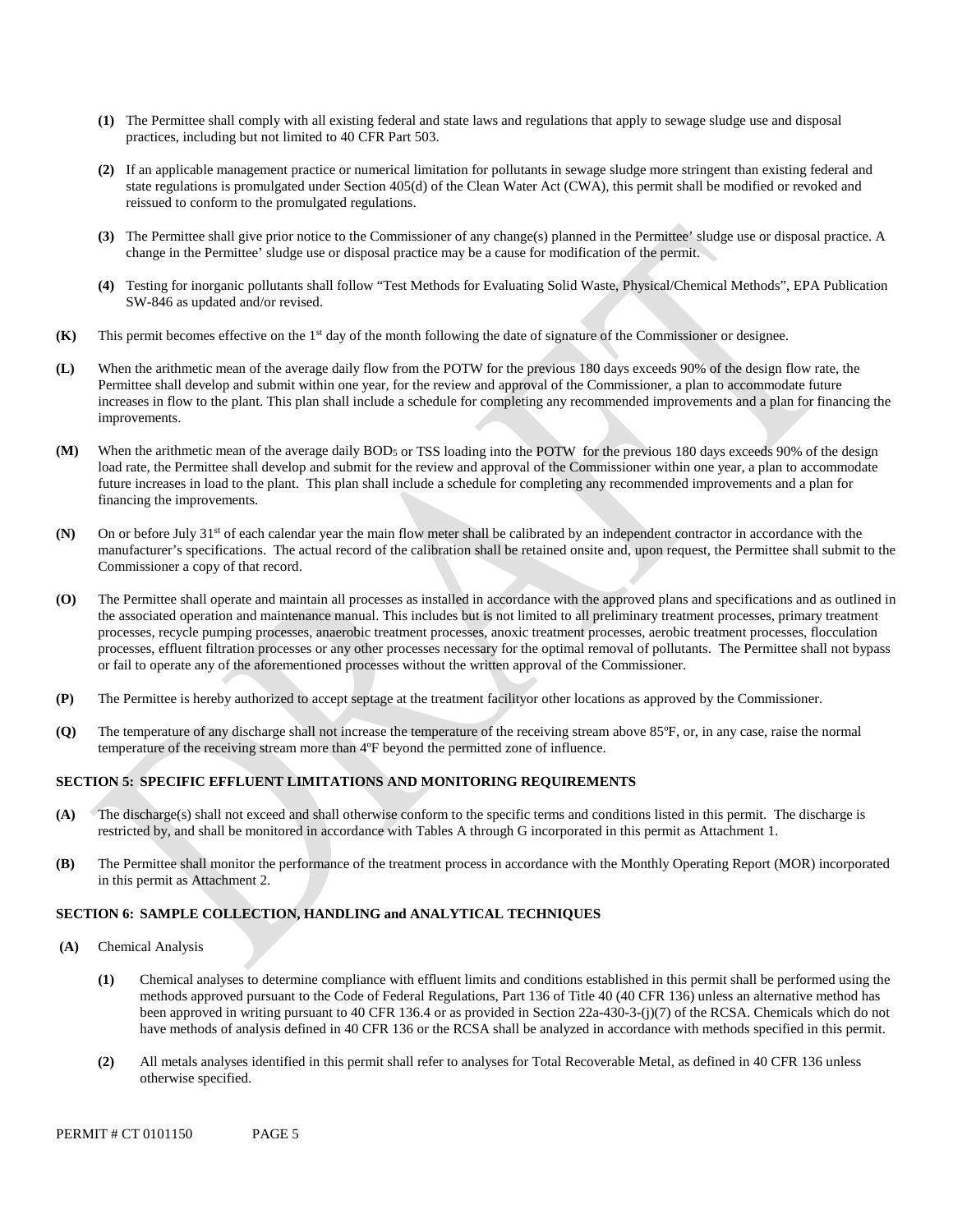- **(3)** Grab samples shall be taken during the period of the day when the peak hourly flow is normally experienced.
- **(4)** Samples collected for bacteriological examination shall be collected between the hours of 11 a.m. and 3 p.m. or at that time of day when the peak hourly flow is normally experienced.
- **(5)** The Minimum Levels specified below represent the concentrations at which quantification must be achieved and verified during the chemical analyses for the parameters identified in Attachment 1, Table C. Analyses for these parameters must include check standards within ten percent of the specified Minimum Level or calibration points equal to or less than the specified Minimum Level.

| Parameter      | <b>Minimum Level</b> |
|----------------|----------------------|
| Arsenic, Total | $0.005 \text{ mg}/1$ |
| Mercury, Total | $0.0002$ mg/l        |

- **(6)** The value of each parameter for which monitoring is required under this permit shall be reported to the maximum level of accuracy and precision possible consistent with the requirements of this Section of the permit.
- **(7)** Effluent analyses for which quantification was verified during the analysis at or below the minimum levels specified in this Section and which indicate that a parameter was not detected shall be reported as "less than x" where 'x' is the numerical value equivalent to the analytical method detection limit for that analysis.
- **(8)** Results of effluent analyses which indicate that a parameter was not present at a concentration greater than or equal to the Minimum Level specified for that analysis shall be considered equivalent to zero  $(0.0)$  for purposes of determining compliance with effluent limitations or conditions specified in this permit.
- **(B)** Acute Aquatic Toxicity Test
	- **(1)** Samples for monitoring of Acute Aquatic Toxicity shall be collected and handled as prescribed in "Methods for Measuring the Acute Toxicity of Effluents and Receiving Waters to Freshwater and Marine Organisms" (EPA-821-R-02-012).
		- **(a)** Composite samples shall be chilled as they are collected. Grab samples shall be chilled immediately following collection. Samples shall be held at 0 - 6ºC until Acute Aquatic Toxicity testing is initiated.
		- **(b)** Effluent samples shall not be dechlorinated, filtered, or, modified in any way, prior to testing for Acute Aquatic Toxicity unless specifically approved in writing by the Commissioner for monitoring at this facility. Facilities with effluent dechlorination and/or filtration designed as part of the treatment process are not required to obtain approval from the Commissioner.
		- **(c)** Samples shall be taken at the final effluent for Acute Aquatic Toxicity unless otherwise approved in writing by the Commissioner for monitoring at this facility.
		- **(d)** Chemical analyses of the parameters identified in Attachment 1, Table C shall be conducted on an aliquot of the same sample tested for Acute Aquatic Toxicity.
			- **(i)** At a minimum, pH, specific conductance, total alkalinity, total hardness, and total residual chlorine shall be measured in the effluent sample and, during Acute Aquatic Toxicity tests, in the highest concentration of the test and in the dilution (control) water at the beginning of the test and at test termination. If total residual chlorine is not detected at test initiation, it does not need to be measured at test termination. Dissolved oxygen, pH, and temperature shall be measured in the control and all test concentrations at the beginning of the test, daily thereafter, and at test termination.
		- **(e)** Tests for Acute Aquatic Toxicity shall be initiated within 36 hours of sample collection.
	- **(2)** Monitoring for Acute Aquatic Toxicity to determine compliance with the permit condition on Acute Aquatic Toxicity (invertebrate) shall be conducted for 48 hours utilizing neonatal (less than 24 hours old) *Daphnia pulex*.
	- **(3)** Monitoring for Acute Aquatic Toxicity to determine compliance with the permit condition on Acute Aquatic Toxicity (vertebrate) shall be conducted for 48 hours utilizing larval (1 to 14-day old with no more than 24 hours range in age) *Pimephales promelas*.
	- **(4)** Tests for Acute Aquatic Toxicity shall be conducted as prescribed for static non-renewal acute tests in "Methods for measuring the Acute Aquatic Toxicity of Effluents and Receiving Waters to Freshwater and Marine Organisms" (EPA/821-R-02-012), except as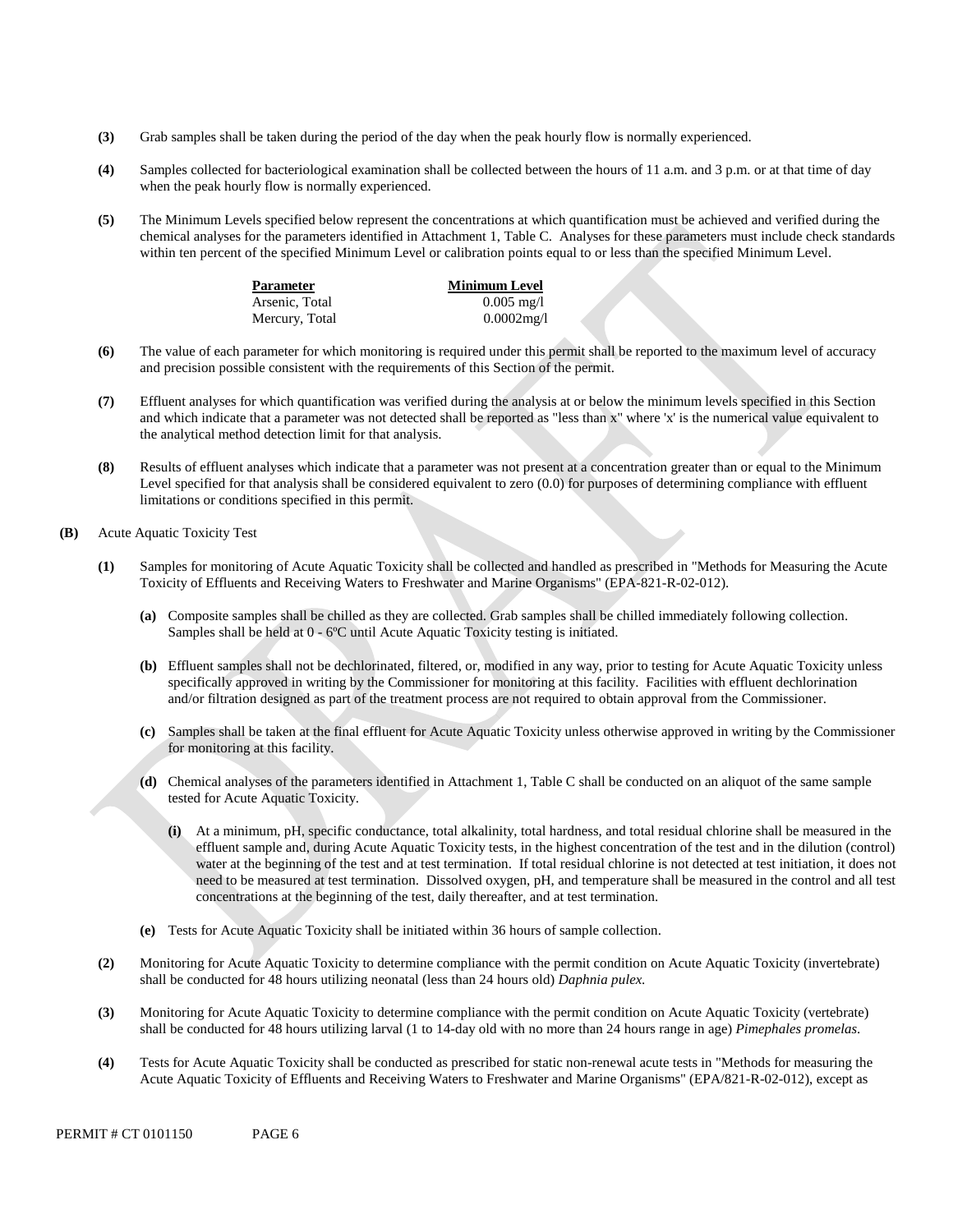specified below.

- **(a)** For Acute Aquatic Toxicity limits, and for monitoring only conditions, expressed as a NOAEL value, Pass/Fail (single concentration) tests shall be conducted at a specified Critical Test Concentration (CTC) equal to the Aquatic Toxicity limit, (100% in the case of monitoring only conditions), as prescribed in Section 22a-430-3(j)(7)(A)(i) of the RCSA.
- **(b)** Organisms shall not be fed during the tests.
- (c) Synthetic freshwater prepared with deionized water adjusted to a hardness of  $50±5$  mg/L as CaCO<sub>3</sub> shall be used as dilution water in the tests.
- **(d)** Copper nitrate shall be used as the reference toxicant.
- **(5)** For monitoring only conditions, toxicity shall be demonstrated when the results of a valid pass/fail Acute Aquatic Toxicity indicates less than 90% survival in the effluent at the CTC (100%).
- **(C)** Chronic Aquatic Toxicity Test for Freshwater Discharges
	- **(1)** Chronic Aquatic Toxicity testing of the discharge shall be conducted annually during July, August, or September of each year.
	- **(2)** Chronic Aquatic Toxicity testing shall be performed on the discharge in accordance with the test methodology established in "Short-Term Methods for Estimating The Chronic Toxicity of Effluents and Receiving Water to Freshwater Organisms" (EPA-821-R-02 013) as referenced in 40 CFR 136 for *Ceriodaphnia* survival and reproduction and Fathead minnow larval survival and growth.
		- **(a)** Chronic Aquatic Toxicity tests shall utilize a minimum of five effluent dilutions prepared using a dilution factor of 0.5 (100% effluent, 50% effluent, 25% effluent, 12.5% effluent, 6.25% effluent).
		- **(b)** Connecticut River water collected immediately upstream of the area influenced by the discharge shall be used as control (0% effluent) and dilution water in the toxicity tests.
		- **(c)** A laboratory water control consisting of synthetic freshwater prepared in accordance with EPA-821-R-02-013 at a hardness of 50±5 mg/l shall be used as an additional control (0% effluent) in the toxicity tests.
		- day 2, for test solution renewal on day 3 and day 4 of the test; and day 4, for test solution renewal for the remainder of the test. Samples shall not be pH or hardness adjusted, or chemically altered in any way. **(d)** Daily composite samples of the discharge (final effluent following disinfection) and grab samples of the Connecticut River, for use as site water control and dilution water, shall be collected on day 0 for test solution renewal on day 1 and day 2 of the test;
	- **(3)** All samples of the discharge and Connecitcut River water used in the Chronic Aquatic Toxicity test shall, at a minimum, be analyzed and results reported in accordance with the provisions listed in Section 6(A) of this permit for the parameters listed in Attachment 1, Table C included herein, excluding Acute Aquatic Toxicity organism testing.

### **SECTION 7: RECORDING AND REPORTING REQUIREMENTS**

- **(A)** The Permittee and/or the Signatory Authority shall continue to report the results of chemical analyses and any aquatic toxicity test required above in Section 5 and the referenced Attachment 1 by electronic submission of DMRs under this permit to the Department using NetDMR. The report shall include a detailed explanation of any violations of the limitations specified. DMRs shall be submitted electronically to the Department no later than the 15th day of the month following the month in which samples are collected.
	- **(1)** For composite samples, from other than automatic samplers, the instantaneous flow and the time of each aliquot sample collection shall be recorded and maintained at the POTW.
- **(B)** Complete and accurate test data, including percent survival of test organisms in each replicate test chamber, LC<sub>50</sub> values and 95% confidence intervals for definitive test protocols, and all supporting chemical/physical measurements performed in association with any aquatic toxicity test, shall be entered on the Aquatic Toxicity Monitoring Report form (ATMR) and sent to the Bureau of Water Protection and Land Reuse at the address specified above in Section 7 (A) of this permit by the 15<sup>th</sup> day of the month following the month in which samples are collected.
- **(C)** The results of the process monitoring required above in Section 5 shall be entered on the Monthly Operating Report (MOR) form, included herein as Attachment 2, and reported to the Bureau of Water Protection and Land Reuse. The MOR report shall also be accompanied by a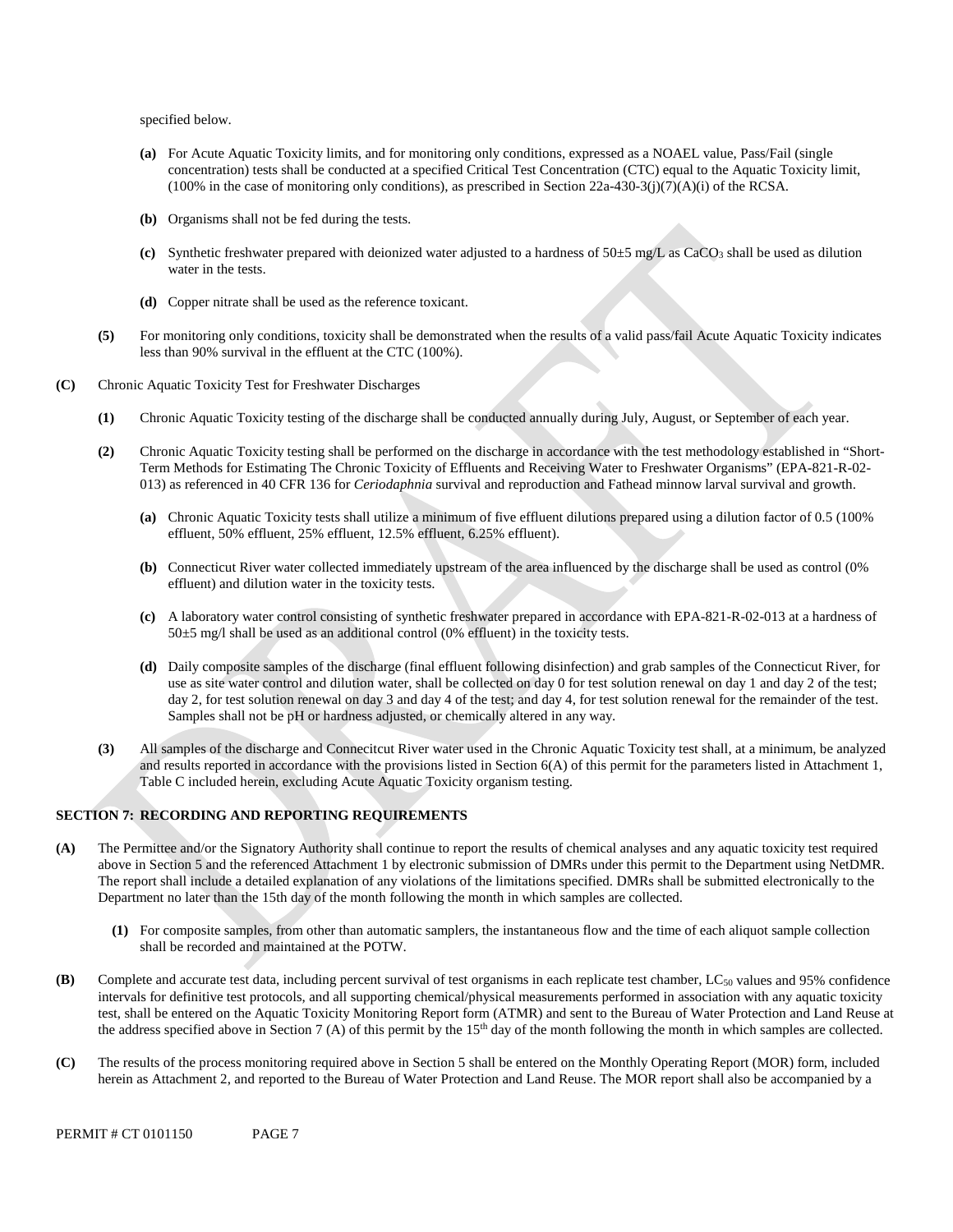detailed explanation of any violations of the limitations specified. The MOR, must be received at the address specified above in Section 7 (A) of this permit by the 15th day of the month following the month in which the data and samples are collected.

**(D)** A complete and thorough report of the results of the chronic toxicity monitoring outlined in Section 6(C) shall be prepared as outlined in Section 10 of EPA-821-R-02-[013 (for freshwater)] [014 for estuarine and marine waters)] and submitted to the Department for review on or before December 31 of each calendar year to the address specified above in Section 7 (A) of this permit.

#### **(E)** NetDMR Reporting Requirements

**(1)** The Permittee and/or the Signatory Authority shall electronically submit DMRs and reports required under this permit to the Department using NetDMR in satisfaction of the DMR submission requirement of this permit. DMRs shall be submitted electronically to the Department no later than the 15th day of the month following the completed reporting period.

### **SECTION 8: RECORDING AND REPORTING OF VIOLATIONS, ADDITIONAL TESTING REQUIREMENTS, BYPASSES, MECHANICAL FAILURES, AND MONITORING EQUIPMENT FAILURES**

- **(A)** If any Acute Aquatic Toxicity sample analysis indicates toxicity, or that the test was invalid, an additional sample of the effluent shall be collected and tested for Acute Aquatic Toxicity and associated chemical parameters, as described above in Section 5 and Section 6, and the results reported to the Bureau of Water Protection and Land Reuse (Attn: Aquatic Toxicity) via the ATMR form (see Section 7 (B)) within 30 days of the previous test. These test results shall also be reported on the next month's DMR report pursuant to Section 7 (A). The results of all toxicity tests and associated chemical parameters, valid and invalid, shall be reported.
- **(B)** If any two consecutive Acute Aquatic Toxicity test results or any three Acute Aquatic Toxicity test results in a twelve month period indicates toxicity, the Permittee shall immediately take all reasonable steps to eliminate toxicity wherever possible and shall submit a report, to the Bureau of Water Protection and Land Reuse (Attn: Aquatic Toxicity), for the review and written approval of the Commissioner in accordance with Section 22a-430-3(j)(10)(c) of the RCSA describing proposed steps to eliminate the toxic impact of the discharge on the receiving water body. Such a report shall include a proposed time schedule to accomplish toxicity reduction and the Permittee shall comply with any schedule approved by the Commissioner.
- **(C)** Sewage Right-to-Know Electronic Bypass Reporting
	- **(1)** Section 22a-430-3(k) of the RCSA shall apply in all instances of bypass including a bypass of the treatment plant or a component of the sewage collection system planned during required maintenance. The Department of Energy and Environmental Protection, Bureau of Water Protection and Land Reuse, Water Planning and Management Division, Municipal Wastewater, the Department of Public Health, Water Supply Section and Recreation Section, and the local Director of Health shall be notified within 2 hours of the Permittee learning of the event via online reporting in a format approved by the Commissioner. A final incident report shall be submitted to the Department of Energy and Environmental Protection, Bureau of Water Protection and Land Reuse, Water Planning and Management Division, Municipal Wastewater within five days of the Permittee learning of each occurrence of a discharge or bypass of untreated or partially treated sewage via online reporting in a format approved by the Commissioner.

If the online reporting system is nonfunctional, then the Permittee shall notify DEEP via telephone during normal business hours (8:30 a.m. to 4:30 p.m. Monday through Friday) at (860) 424-3704 or after hours to the DEEP Emergency Response Unit at (860) 424-3338 and the Department of Public Health at (860) 509-8000 with the final incident report being submitted online.

- **(D)** Section 22a-430-3(j) 11 (D) of the RCSA shall apply in the event of any noncompliance with a maximum daily limit and/or any noncompliance that is greater than two times any permit limit. The Permittee shall notify in the same manner as in paragraph C (1) of this Section, the Department of Energy and Environmental Protection, Bureau of Water Protection and Land Reuse, Water Planning and Management Division, Municipal Wastewater Section except, if the online reporting system is nonfunctional and the noncompliance occurs outside normal working hours (8:30 a.m. to 4:30 p.m. Monday through Friday) the Permittee may wait to make the verbal report until 10:30 am of the next business day after learning of the noncompliance.
- **(E)** Section 22a-430-3(j) 8 of the RCSA shall apply in all instances of monitoring equipment failures that prevent meeting the requirements in this permit. In the event of any such failure of the monitoring equipment including, but not limited to, loss of refrigeration for an autosampler or lab refrigerator or loss of flow proportion sampling ability, the Permittee shall notify in the same manner as in paragraph C (1) of this Section, the Department of Energy and Environmental Protection, Bureau of Water Protection and Land Reuse, Water Planning and Management Division, Municipal Wastewater Section except, if the online reporting system is nonfunctional and the failure occurs outside normal working hours (8:30 a.m. to 4:30 p.m. Monday through Friday) the Permittee may wait to make the verbal report until 10:30 am of the next business day after learning of the failure.
- **(F)** In addition to the reporting requirements contained in Section 22a-430-3(i), (j), and (k) of the Regulations of Connecticut State Agencies, the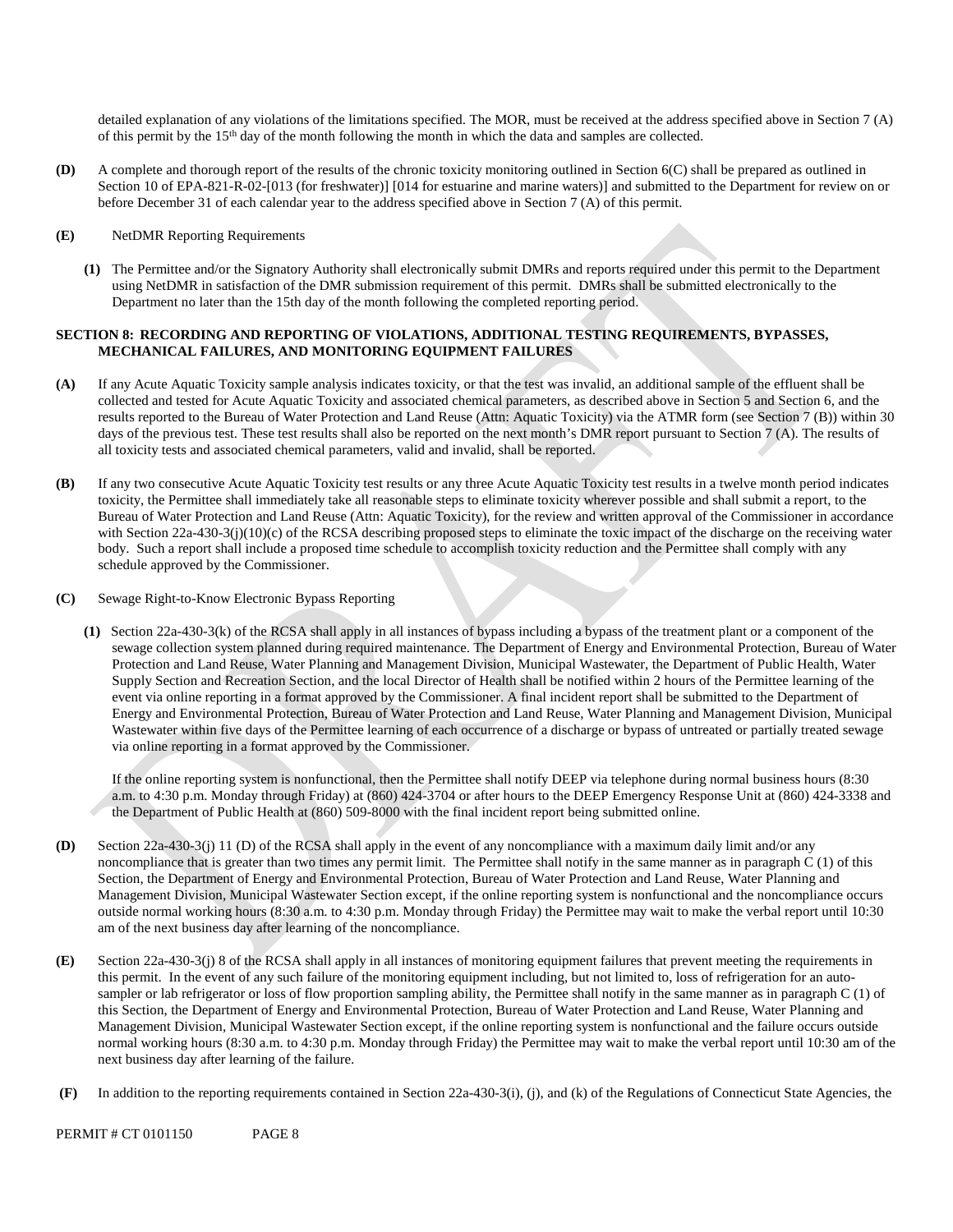major component of the treatment facilities which the Permittee may have reason to believe would result in an effluent violation. **]**  Permittee shall notify in the same manner as in paragraph C (1) of this Section, the Department of Energy and Environmental Protection, Bureau of Water Protection and Land Reuse, Water Planning and Management Division, Municipal Wastewater concerning the failure of any

This permit is hereby issued on

\_\_\_\_\_\_\_\_\_\_\_\_\_\_\_\_\_\_\_\_\_\_\_\_\_\_\_\_ Betsey Wingfield Bureau Chief Bureau of Water Protection and Land Reuse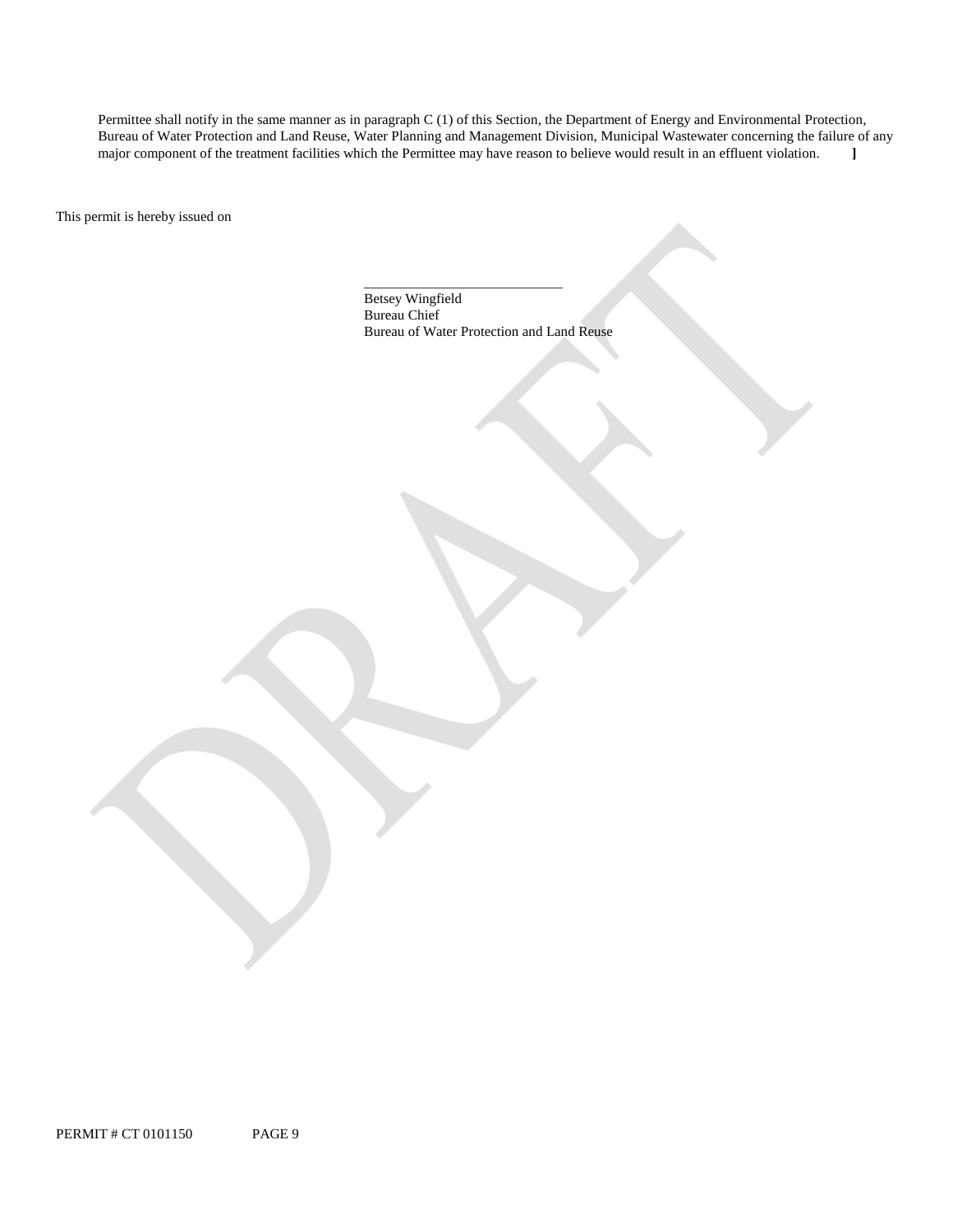# ATTACHMENT 1

Tables A through G

PERMIT # CT 0101150 PAGE 10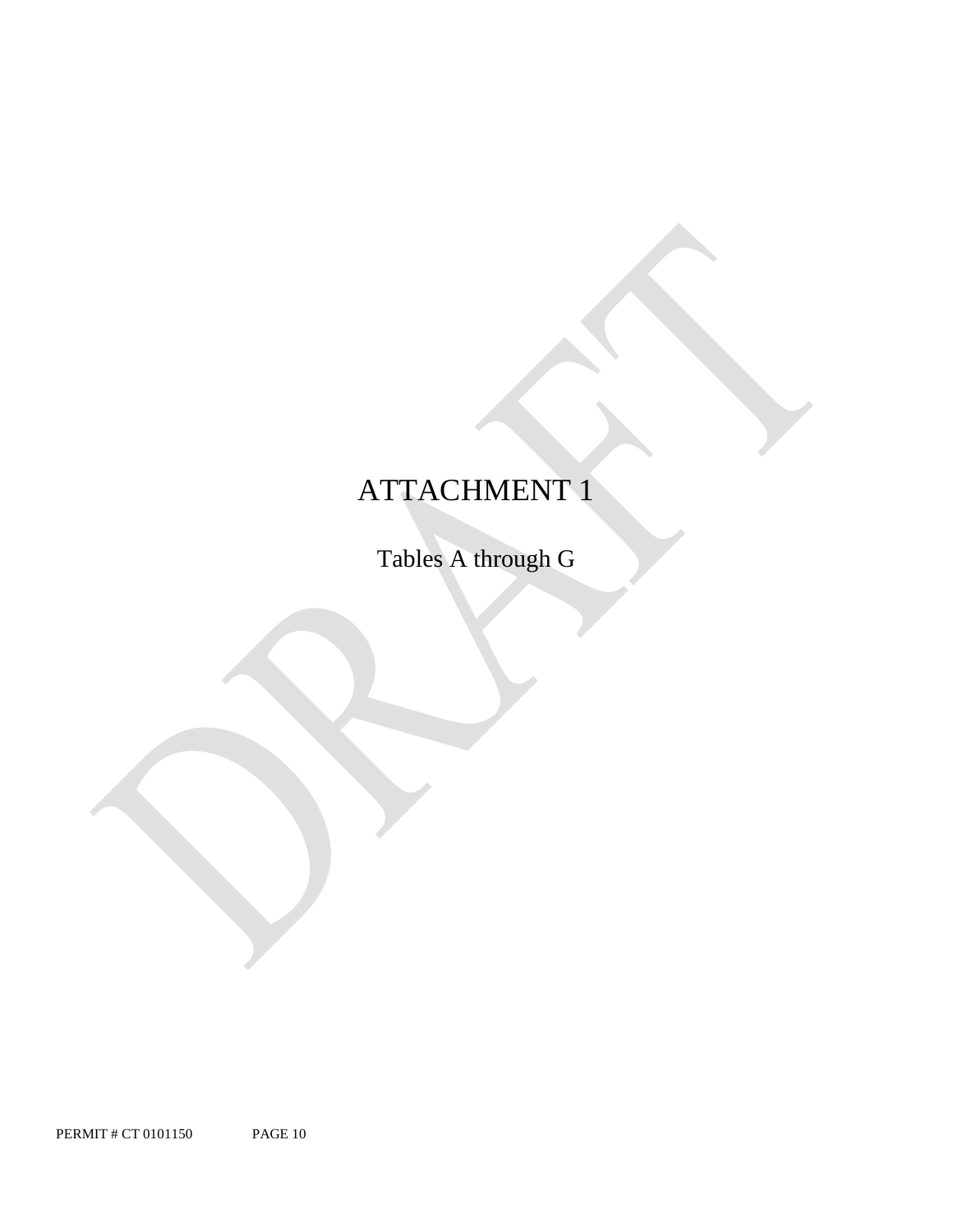### **TABLE A**

| Discharge Serial Number (DSN): 001-1                                                            |                       |                                    |                                         |                         | Monitoring Location: 1                               |                                                                           |                        |                              |                |                                              |
|-------------------------------------------------------------------------------------------------|-----------------------|------------------------------------|-----------------------------------------|-------------------------|------------------------------------------------------|---------------------------------------------------------------------------|------------------------|------------------------------|----------------|----------------------------------------------|
| <b>Wastewater Description: Sanitary Sewage</b>                                                  |                       |                                    |                                         |                         |                                                      |                                                                           |                        |                              |                |                                              |
| Monitoring Location Description: Final Effluent                                                 |                       |                                    |                                         |                         |                                                      |                                                                           |                        |                              |                |                                              |
| Allocated Zone of Influence (ZOI): 184 cfs                                                      |                       |                                    |                                         |                         | In-stream Waste Concentration (IWC): 1 % (allocated) |                                                                           |                        |                              |                |                                              |
|                                                                                                 |                       | <b>FLOW/TIME BASED MONITORING</b>  |                                         |                         |                                                      | <b>INSTANTANEOUS</b><br><b>MONITORING</b>                                 |                        | <b>REPORT</b><br><b>FORM</b> | <b>Minimum</b> |                                              |
| <b>PARAMETER</b>                                                                                | <b>Units</b>          | Average<br><b>Monthly</b><br>Limit | <b>Maximum</b><br><b>Daily</b><br>Limit | <b>Sample</b><br>Freq.  | <b>Sample</b><br>type                                | <b>Instantaneous</b><br><b>Limit or</b><br>Required<br>Range <sup>3</sup> | <b>Sample</b><br>Freq. | <b>Sample</b><br><b>Type</b> |                | Level<br><b>Analysis</b><br>See<br>Section 6 |
| Alkalinity                                                                                      | mg/l                  | <b>NA</b>                          | <b>NA</b>                               | NR.                     | NA                                                   | شبب                                                                       | Monthly                | Grab                         | <b>MOR</b>     |                                              |
| Biochemical Oxygen Demand (5 day) <sup>1</sup> , See remark C<br>below.                         | mg/1                  | 30                                 | 50                                      | 2/Week                  | Daily Composite                                      | <b>NA</b>                                                                 | <b>NR</b>              | <b>NA</b>                    | <b>DMR/MOR</b> |                                              |
| Enterococci May 1 <sup>st</sup> through September 30 <sup>th</sup> see remark<br><b>B</b> below | Colonies<br>per100 ml | NA                                 | <b>NA</b>                               | <b>NR</b>               | <b>NA</b>                                            | 500                                                                       | 2/Week                 | Grab                         | <b>DMR/MOR</b> |                                              |
| Flow                                                                                            | <b>MGD</b>            | ------                             | ------                                  | Continuous <sup>2</sup> | <b>Average Daily</b><br>Flow                         | <b>NA</b>                                                                 | <b>NR</b>              | <b>NA</b>                    | <b>DMR/MOR</b> |                                              |
| Nitrogen, Ammonia (total as N)                                                                  | mg/l                  | <b>NA</b>                          | $-----1$                                | Monthly                 | Daily Composite                                      | <b>NA</b>                                                                 | <b>NR</b>              | NA                           | <b>MOR</b>     |                                              |
| Nitrogen, Nitrate (total as N)                                                                  | mg/1                  | <b>NA</b>                          | $-----$                                 | Monthly                 | Daily Composite                                      | NA                                                                        | <b>NR</b>              | <b>NA</b>                    | <b>MOR</b>     |                                              |
| Nitrogen, Nitrite (total as N)                                                                  | mg/1                  | <b>NA</b>                          | ------                                  | Monthly                 | Daily Composite                                      | <b>NA</b>                                                                 | <b>NR</b>              | <b>NA</b>                    | <b>MOR</b>     |                                              |
| Nitrogen, Total Kjeldahl                                                                        | mg/1                  | <b>NA</b>                          | ------                                  | Monthly                 | Daily Composite                                      | <b>NA</b>                                                                 | <b>NR</b>              | <b>NA</b>                    | <b>MOR</b>     |                                              |
| Nitrogen, Total                                                                                 | mg/l                  | NA                                 | $-----$                                 | Monthly                 | Daily Composite                                      | NA                                                                        | <b>NR</b>              | NA                           | <b>MOR</b>     |                                              |
| Nitrogen, Total                                                                                 | lbs/day               | <b>NA</b>                          | $-200 - 100$                            | Monthly                 | Daily Composite                                      | NA                                                                        | <b>NR</b>              | <b>NA</b>                    | <b>MOR</b>     |                                              |
| Oxygen, Dissolved                                                                               | mg/1                  | <b>NA</b>                          | <b>NA</b>                               | <b>NR</b>               | NA                                                   | ------                                                                    | Work Day               | Grab                         | <b>MOR</b>     |                                              |
| pH                                                                                              | S.U.                  | <b>NA</b>                          | <b>NA</b>                               | <b>NR</b>               | NA                                                   | $6 - 9$                                                                   | Work Day               | Grab                         | <b>DMR/MOR</b> |                                              |
| Phosphate, Ortho                                                                                | mg/1                  | <b>NA</b>                          | $- - - - - -$                           | Monthly                 | Daily Composite                                      | NA                                                                        | NR                     | <b>NA</b>                    | <b>MOR</b>     |                                              |
| Phosphorus, Total                                                                               | mg/1                  | <b>NA</b>                          | ------                                  | Monthly                 | Daily Composite                                      | <b>NA</b>                                                                 | <b>NR</b>              | <b>NA</b>                    | <b>DMR/MOR</b> |                                              |
| Solids, Settleable                                                                              | ml/l                  | NA                                 | <b>NA</b>                               | <b>NR</b>               | NA                                                   | ------                                                                    | Work Day               | Grab                         | <b>MOR</b>     |                                              |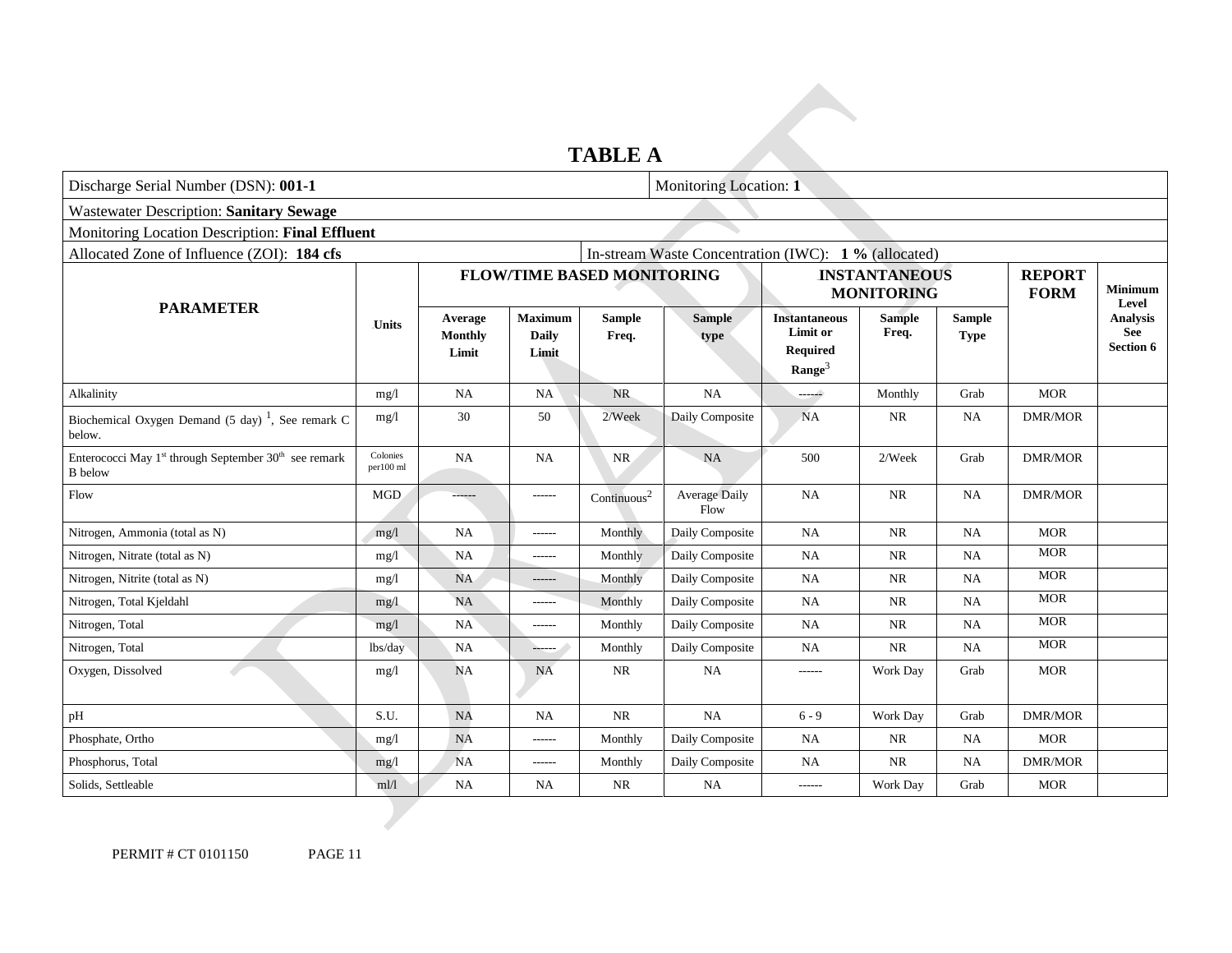| Solids, Total Suspended <sup>1</sup> , See remark C below.                              | mg/l             | 30        | 50        | $2$ /week | Daily Composite | NA            | <b>NA</b>                          | <b>NA</b> | DMR/MOR    |  |
|-----------------------------------------------------------------------------------------|------------------|-----------|-----------|-----------|-----------------|---------------|------------------------------------|-----------|------------|--|
| Temperature                                                                             | $\sigma_{\rm E}$ | <b>NA</b> | <b>NA</b> | <b>NR</b> | <b>NA</b>       | ------        | <b>Work Day</b>                    | Grab      | <b>MOR</b> |  |
| Turbidity                                                                               | <b>NTU</b>       | <b>NA</b> | <b>NA</b> | <b>NR</b> | NA.             | $---$         | Work Day                           | Grab      | <b>MOR</b> |  |
| UV Dose May 1 <sup>st</sup> through September 30 <sup>th</sup> , See remark<br>A below. | $mW$ , s/cm      | NA        | <b>NA</b> | <b>NR</b> | NA              | $\geq 30.0$   | 4/Work Dav                         | Grab      | DMR /MOR   |  |
| UV Transmittance May $1st$ through September 30 <sup>th</sup> See<br>remark A below.    | %                | <b>NA</b> | <b>NA</b> | <b>NR</b> | NA              | $- - - - - -$ | Lowest<br>reading of<br>4/Work Day | Grab      | <b>MOR</b> |  |

#### **FABLE A – CONDITIONS**

**Footnotes:** <sup>1</sup> The discharge shall not exceed an average monthly 30 mg/l or a maximum daily 50 mg/l.

<sup>2</sup> The Permittee shall record and report on the monthly operating report the minimum, maximum and total flow for each day of discharge and the average daily flow for each sampling month. The Permittee shall report, on the discharge monitoring report, the average daily flow and maximum daily flow for each sampling month.

**<sup>3</sup>**The instantaneous limits in this column are maximum limit except for UV Dose which are a minimum limits.

#### **Remarks:**

(A) Ultraviolet disinfection shall be utilized from May  $1<sup>st</sup>$  through September 30<sup>th</sup>.

**(B)** The geometric mean of the Enterococci bacteria values for the effluent samples collected in a period of a calendar month shall not exceed 35 per 100 milliliters.

**(C)** The Average Weekly discharge Limitation for BOD5 and Total Suspended Solids shall be 1.5 times the Average Monthly Limit listed above.

PERMIT # CT 0101150 PAGE 12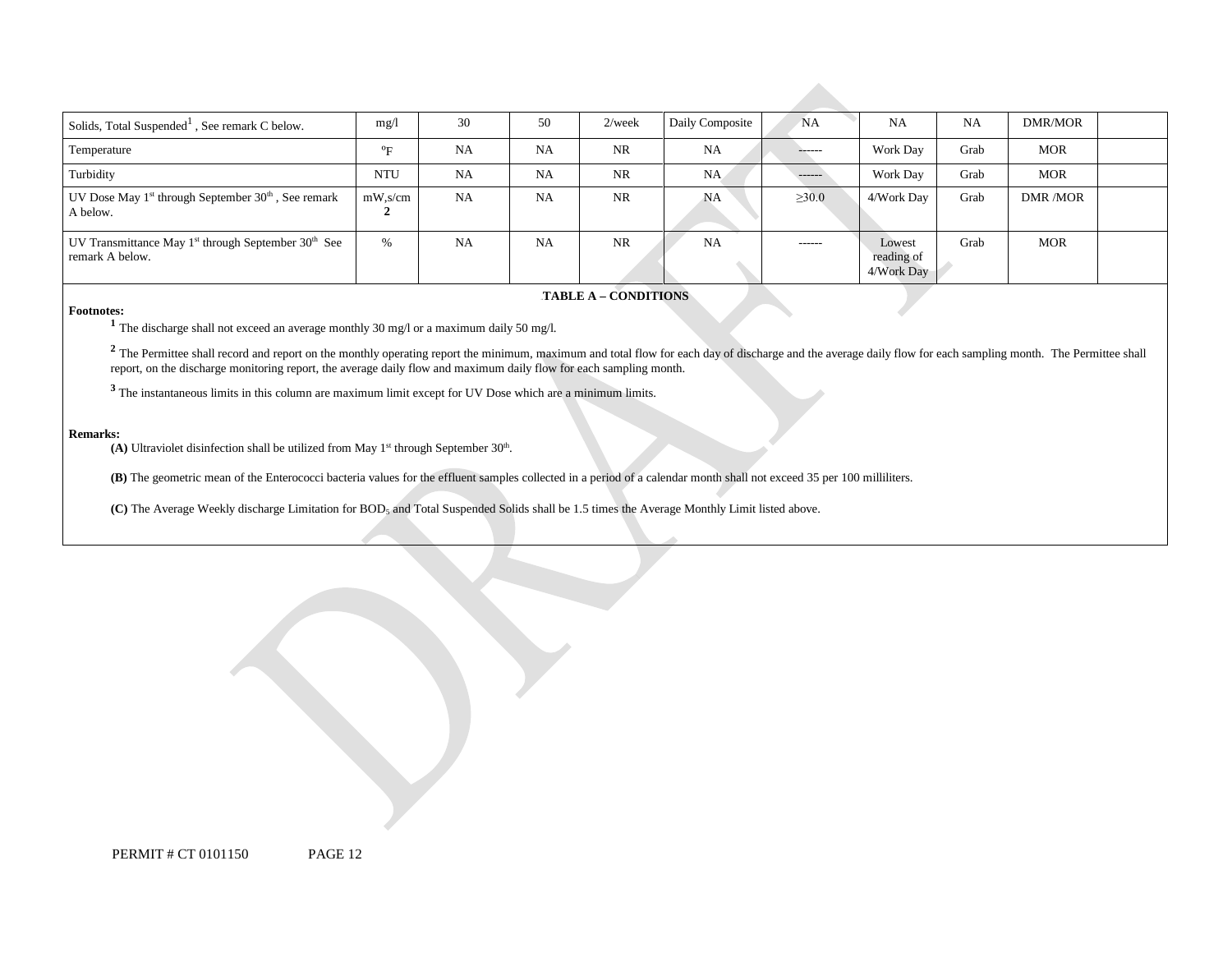### **TABLE B**

| Discharge Serial Number (DSN): 001-1                                                                                                                                                                                                                                                                              |                      |  |                                             | Monitoring Location: K                                |                         |                              |
|-------------------------------------------------------------------------------------------------------------------------------------------------------------------------------------------------------------------------------------------------------------------------------------------------------------------|----------------------|--|---------------------------------------------|-------------------------------------------------------|-------------------------|------------------------------|
| <b>Wastewater Description: Sanitary Sewage</b>                                                                                                                                                                                                                                                                    |                      |  |                                             |                                                       |                         |                              |
| Monitoring Location Description: Final Effluent                                                                                                                                                                                                                                                                   |                      |  |                                             |                                                       |                         |                              |
| Allocated Zone of Influence (ZOI): 184 cfs                                                                                                                                                                                                                                                                        |                      |  |                                             | In-stream Waste Concentration (IWC): 1 % (allocated)  |                         |                              |
|                                                                                                                                                                                                                                                                                                                   |                      |  |                                             | <b>FLOW/TIME BASED MONITORING</b>                     |                         | <b>REPORT</b><br><b>FORM</b> |
| <b>PARAMETER</b>                                                                                                                                                                                                                                                                                                  |                      |  | Average<br><b>Monthly</b><br><b>Minimum</b> | <b>Sample</b><br>Freq.                                | <b>Sample</b><br>type   |                              |
| Biochemical Oxygen Demand (5 day) Percent Removal <sup>1</sup>                                                                                                                                                                                                                                                    | $%$ of<br>Influent   |  | 85                                          | $2$ /week                                             | Calculated <sup>2</sup> | <b>DMR</b>                   |
| Solids, Total Suspended Percent Removal <sup>1</sup>                                                                                                                                                                                                                                                              | $%$ of<br>Influent   |  | 85                                          | $2$ /week                                             | Calculated <sup>2</sup> | <b>DMR</b>                   |
| <b>Footnotes:</b><br><sup>1</sup> The discharge shall be less than or equal to 15% of the average monthly influent BOD <sub>5</sub> and total suspended solids (Table E, Monitoring Location<br>$G$ ).<br><sup>2</sup> Calculated based on the average monthly results described in Table A. Removal efficiency = | TABLE B - CONDITIONS |  |                                             | Inf.BOD or TSS -Effluent BOD or TSS<br>Inf.B00 or TSS |                         | <b>X100</b>                  |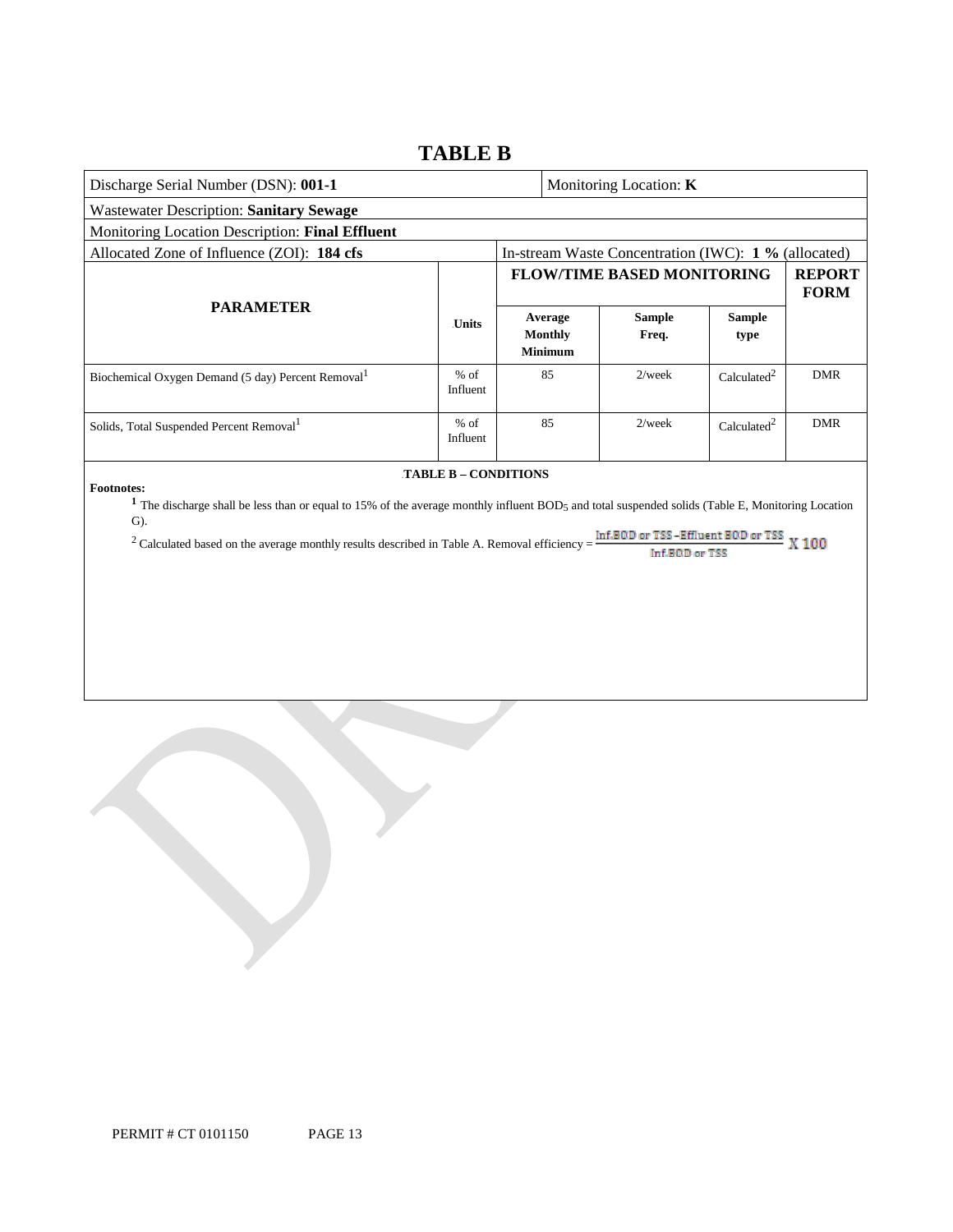| Discharge Serial Number (DSN): 001-1                                                |                  |                                  |                              | Monitoring Location: T                              |                          |                                                          |
|-------------------------------------------------------------------------------------|------------------|----------------------------------|------------------------------|-----------------------------------------------------|--------------------------|----------------------------------------------------------|
| Wastewater Description: Sanitary Sewage                                             |                  |                                  |                              |                                                     |                          |                                                          |
| Monitoring Location Description: Final Effluent after completion of UV disinfection |                  |                                  |                              |                                                     |                          |                                                          |
| Allocated Zone of Influence (ZOI): 184cfs                                           |                  |                                  |                              | In-stream Waste Concentration (IWC): 1% (allocated) |                          |                                                          |
| <b>PARAMETER</b>                                                                    | <b>Units</b>     | <b>Maximum</b><br>Daily<br>Limit | <b>Sampling</b><br>Frequency | <b>Sample</b><br><b>Type</b>                        | <b>Reporting</b><br>form | <b>Minimum</b><br><b>Level Analysis</b><br>See Section 6 |
| Aluminum, Total                                                                     | mg/1             | ------                           | Quarterly                    | Daily Composite                                     | <b>ATMR/DMR</b>          |                                                          |
| Antimony, Total                                                                     | mg/1             | ------                           | <b>Quarterly</b>             | Daily Composite                                     | <b>ATMR/DMR</b>          |                                                          |
| NOAEL Static 48Hr Acute D. Pulex <sup>1</sup>                                       | %<br>survival    | ------                           | Quarterly                    | Daily Composite                                     | <b>ATMR/DMR</b>          |                                                          |
| NOAEL Static 48Hr Acute Pimephales <sup>1</sup>                                     | $\%$<br>survival |                                  | Quarterly                    | Daily Composite                                     | <b>ATMR/DMR</b>          |                                                          |
| Arsenic, Total                                                                      | mg/1             |                                  | Quarterly                    | Daily Composite                                     | <b>ATMR/DMR</b>          | $\ast$                                                   |
| Beryllium, Total                                                                    | mg/1             |                                  | Quarterly                    | Daily Composite                                     | <b>ATMR/DMR</b>          |                                                          |
| BOD <sub>5</sub>                                                                    | mg/1             | ------                           | Quarterly                    | Daily Composite                                     | <b>ATMR/DMR</b>          |                                                          |
| Cadmium, Total                                                                      | mg/1             | ------                           | Quarterly                    | Daily Composite                                     | <b>ATMR/DMR</b>          |                                                          |
| Chromium, Hexavalent                                                                | mg/1             |                                  | Quarterly                    | Daily Composite                                     | <b>ATMR/DMR</b>          |                                                          |
| Chromium, Total                                                                     | mg/1             |                                  | Quarterly                    | Daily Composite                                     | <b>ATMR/DMR</b>          |                                                          |
| Chlorine, Total Residual                                                            | mg/1             | ------                           | Quarterly                    | Daily Composite                                     | <b>ATMR/DMR</b>          |                                                          |
| Copper, Total                                                                       | mg/1             |                                  | Quarterly                    | Daily Composite                                     | <b>ATMR/DMR</b>          |                                                          |
| Cyanide, Amenable                                                                   | mg/1             | ------                           | Quarterly                    | Daily Composite                                     | <b>ATMR/DMR</b>          |                                                          |
| Cyanide, Total                                                                      | mg/1             |                                  | Quarterly                    | Daily Composite                                     | <b>ATMR/DMR</b>          |                                                          |
| Iron, Total                                                                         | mg/1             | ------                           | <b>Quarterly</b>             | Daily Composite                                     | <b>ATMR/DMR</b>          |                                                          |
| Lead, Total                                                                         | mg/1             |                                  | Quarterly                    | Daily Composite                                     | <b>ATMR/DMR</b>          |                                                          |
| Mercury, Total                                                                      | mg/1             |                                  | <b>Quarterly</b>             | Daily Composite                                     | <b>ATMR/DMR</b>          | $\ast$                                                   |
| Nickel, Total                                                                       | mg/1             | ------                           | Quarterly                    | Daily Composite                                     | <b>ATMR/DMR</b>          |                                                          |
| Nitrogen, Ammonia (total as N)                                                      | mg/1             |                                  | <b>Quarterly</b>             | Daily Composite                                     | <b>ATMR/DMR</b>          |                                                          |
| Nitrogen, Nitrate, (total as N)                                                     | mg/1             | ------                           | Quarterly                    | Daily Composite                                     | <b>ATMR/DMR</b>          |                                                          |
| Nitrogen, Nitrite, (total as N)                                                     | mg/1             |                                  | <b>Quarterly</b>             | Daily Composite                                     | <b>ATMR/DMR</b>          |                                                          |
| Phosphorus, Total                                                                   | mg/1             | ------                           | Quarterly                    | Daily Composite                                     | <b>ATMR/DMR</b>          |                                                          |
| Phenols, Total                                                                      | mg/1             | ------                           | <b>Quarterly</b>             | Daily Composite                                     | <b>ATMR/DMR</b>          |                                                          |
| Selenium, Total                                                                     | mg/1             |                                  | Quarterly                    | Daily Composite                                     | <b>ATMR/DMR</b>          |                                                          |
| Silver, Total                                                                       | mg/1             | ------                           | <b>Quarterly</b>             | Daily Composite                                     | <b>ATMR/DMR</b>          |                                                          |
| Suspended Solids, Total                                                             | mg/1             |                                  | Quarterly                    | Daily Composite                                     | <b>ATMR/DMR</b>          |                                                          |
| Thallium, Total                                                                     | mg/1             | -------                          | <b>Quarterly</b>             | Daily Composite                                     | <b>ATMR/DMR</b>          |                                                          |
| Zinc, Total                                                                         | mg/1             |                                  | Quarterly                    | Daily Composite                                     | <b>ATMR/DMR</b>          |                                                          |

### **TABLE C**

**TABLE C - CONDITIONS** 

Remarks: <sup>1</sup>The results of the Toxicity Tests are recorded in % survival. The Permittee shall report % survival on the DMR based on criteria in Section 6(B) of this permit.

ATMR – Aquatic Toxicity Monitoring Report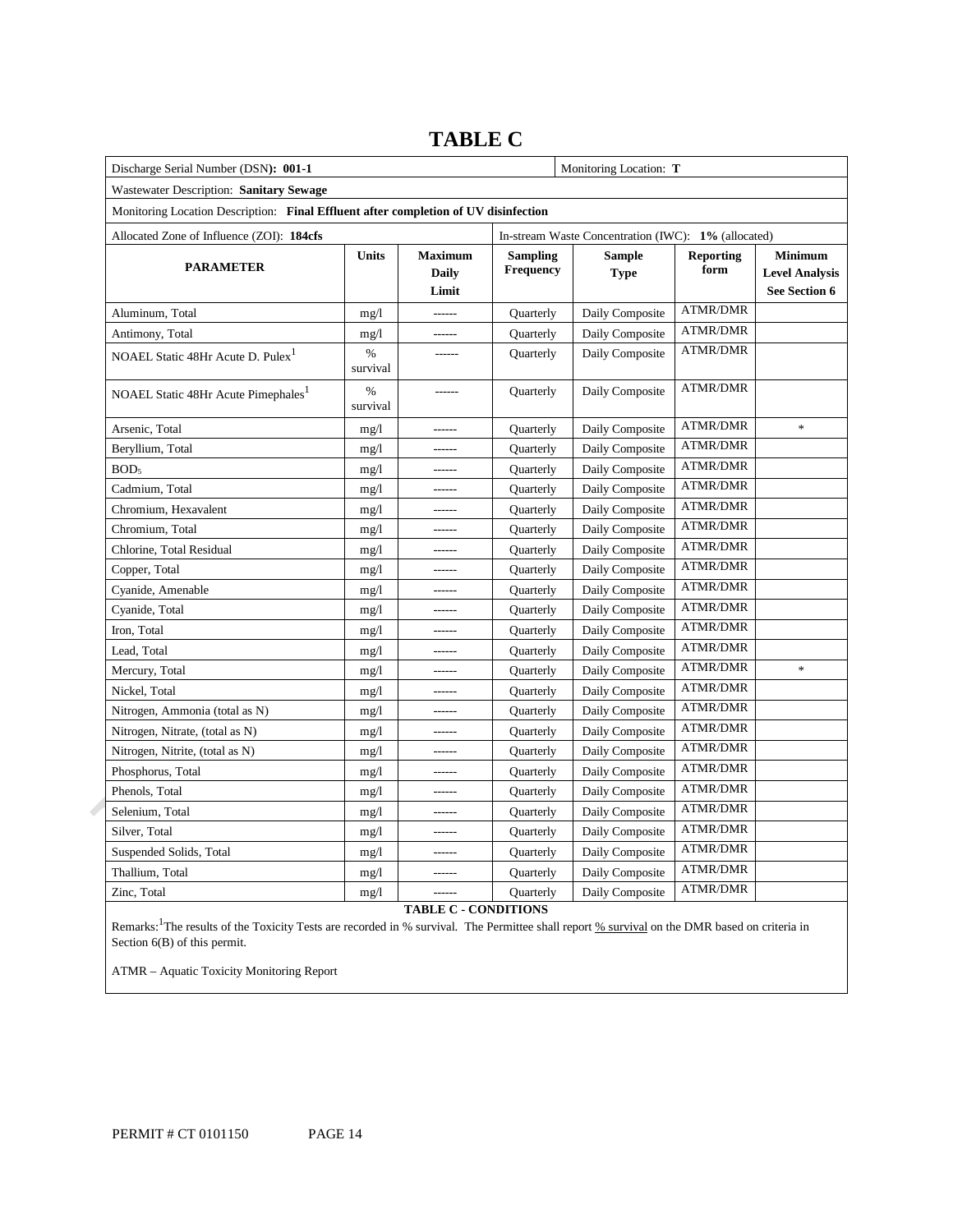### 14B**TABLE D**

| Discharge Serial Number: 001-1<br>Monitoring Location: N |                             |                         |                  |                                 |                  |  |  |
|----------------------------------------------------------|-----------------------------|-------------------------|------------------|---------------------------------|------------------|--|--|
| Wastewater Description: Activated Sludge                 |                             |                         |                  |                                 |                  |  |  |
| Monitoring Location Description: Each Aeration Unit      |                             |                         |                  |                                 |                  |  |  |
|                                                          |                             | <b>REPORTING FORMAT</b> |                  | <b>INSTANTANEOUS MONITORING</b> | <b>REPORTING</b> |  |  |
| <b>PARAMETER</b>                                         |                             |                         | Sample Frequency | Sample Type                     | <b>FORM</b>      |  |  |
| Oxygen, Dissolved                                        | High & low for each WorkDay |                         | 4/WorkDay        | Grab                            | <b>MOR</b>       |  |  |
| Sludge Volume Index                                      | WorkDay                     |                         | WorkDay          | Grab                            | <b>MOR</b>       |  |  |
| Mixed Liquor Suspended Solids                            | WorkDay                     |                         | WorkDay          | Grab                            | <b>MOR</b>       |  |  |

### 15B**TABLE E**

| Discharge Serial Number: 001-1            |              |                                       | Monitoring Location: G            |                                             |                                           |                       |                                 |  |  |
|-------------------------------------------|--------------|---------------------------------------|-----------------------------------|---------------------------------------------|-------------------------------------------|-----------------------|---------------------------------|--|--|
| Wastewater Description: Sanitary Sewage   |              |                                       |                                   |                                             |                                           |                       |                                 |  |  |
| Monitoring Location Description: Influent |              |                                       |                                   |                                             |                                           |                       |                                 |  |  |
| <b>PARAMETER</b><br><b>Units</b>          |              | <b>DMR REPORTING</b><br><b>FORMAT</b> |                                   | <b>FLOW/TIME BASED</b><br><b>MONITORING</b> | <b>INSTANTANEOUS</b><br><b>MONITORING</b> |                       | <b>REPORTING</b><br><b>FORM</b> |  |  |
|                                           |              |                                       | <b>Sample</b><br><b>Frequency</b> | Sample<br><b>Type</b>                       | <b>Sample</b><br><b>Frequency</b>         | Sample<br><b>Type</b> |                                 |  |  |
| Biochemical Oxygen Demand (5 day)         | mg/1         | Monthly average                       | $2$ /week                         | Daily Composite                             | <b>NA</b>                                 | <b>NA</b>             | DMR/MOR                         |  |  |
| Nitrogen, Ammonia (total as N)            | mg/1         |                                       | Monthly                           | Daily Composite                             | <b>NA</b>                                 | <b>NA</b>             | <b>MOR</b>                      |  |  |
| Nitrogen, Nitrate (total as N)            | mg/l         |                                       | Monthly                           | Daily Composite                             | <b>NA</b>                                 | <b>NA</b>             | <b>MOR</b>                      |  |  |
| Nitrogen, Nitrite (total as N)            | mg/1         |                                       | Monthly                           | Daily Composite                             | <b>NA</b>                                 | <b>NA</b>             | <b>MOR</b>                      |  |  |
| Nitrogen, Total Kjeldahl                  | mg/1         |                                       | Monthly                           | Daily Composite                             | <b>NA</b>                                 | <b>NA</b>             | <b>MOR</b>                      |  |  |
| Nitrogen, Total                           | mg/1         |                                       | Monthly                           | Daily Composite                             | <b>NA</b>                                 | NA                    | <b>MOR</b>                      |  |  |
| Phosphate, Ortho                          | mg/1         |                                       | Monthly                           | Daily Composite                             | <b>NA</b>                                 | <b>NA</b>             | <b>MOR</b>                      |  |  |
| Phosphorus, Total                         | mg/1         |                                       | Monthly                           | Daily Composite                             | <b>NA</b>                                 | <b>NA</b>             | <b>MOR</b>                      |  |  |
| pH                                        | S.U.         |                                       | <b>NA</b>                         | <b>NA</b>                                   | Work Day                                  | Grab                  | <b>MOR</b>                      |  |  |
| Solids, Total Suspended                   | mg/1         | Monthly average                       | $2$ /week                         | Daily Composite                             | <b>NA</b>                                 | NA                    | <b>DMR/MOR</b>                  |  |  |
| Temperature                               | $\mathrm{P}$ |                                       | <b>NA</b>                         | NA.                                         | Work Day                                  | Grab                  | <b>MOR</b>                      |  |  |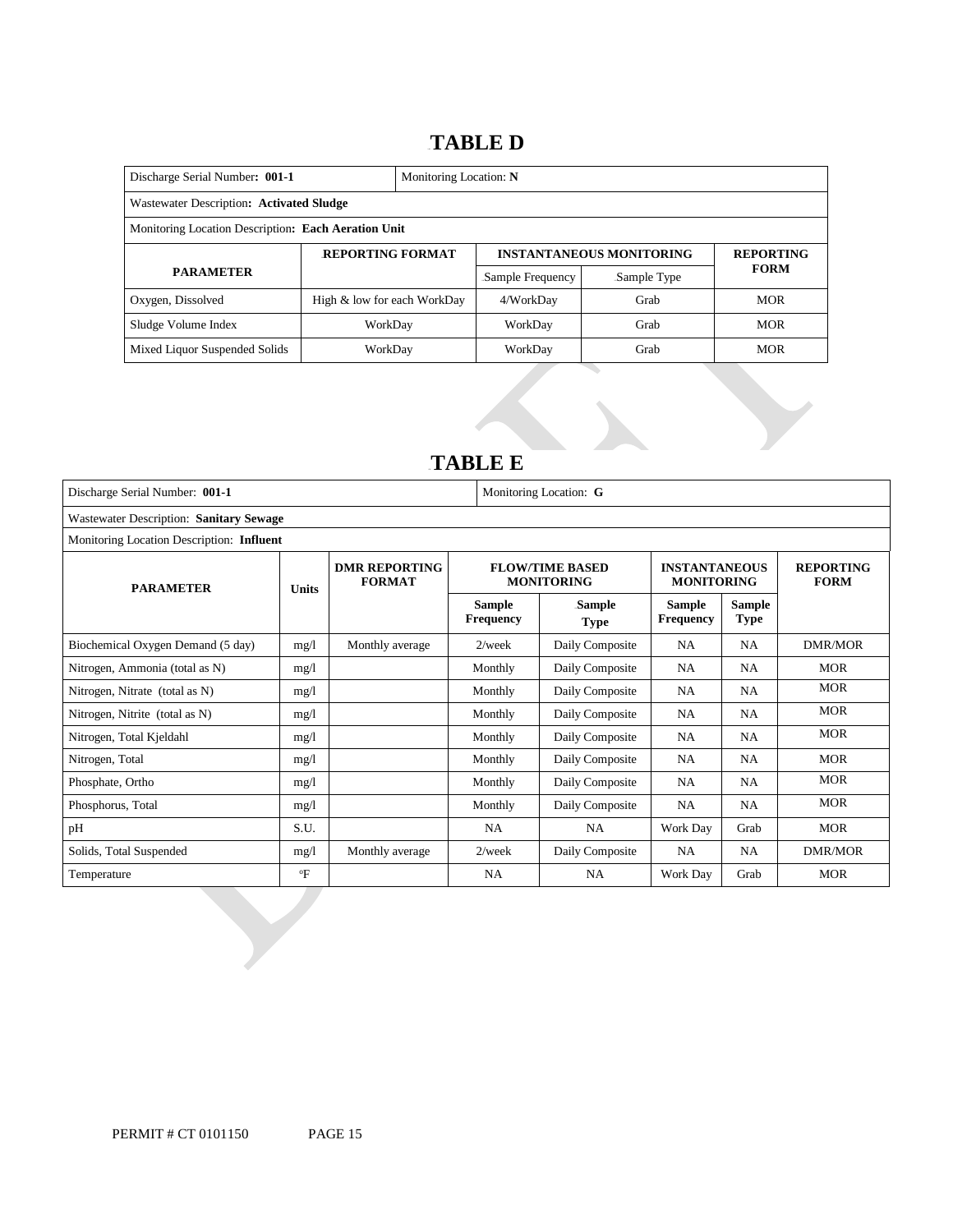### **TABLE F**

| Monitoring Location: P<br>Discharge Serial Number: 001-1 |                                                                       |                                   |                                   |                                             |                                           |                                 |            |  |  |
|----------------------------------------------------------|-----------------------------------------------------------------------|-----------------------------------|-----------------------------------|---------------------------------------------|-------------------------------------------|---------------------------------|------------|--|--|
| Wastewater Description: Primary Effluent                 |                                                                       |                                   |                                   |                                             |                                           |                                 |            |  |  |
|                                                          | Monitoring Location Description: Primary Sedimentation Basin Effluent |                                   |                                   |                                             |                                           |                                 |            |  |  |
| <b>PARAMETER</b>                                         | <b>Units</b>                                                          | <b>REPORTING</b><br><b>FORMAT</b> |                                   | <b>TIME/FLOW BASED</b><br><b>MONITORING</b> | <b>INSTANTANEOUS</b><br><b>MONITORING</b> | <b>REPORTING</b><br><b>FORM</b> |            |  |  |
|                                                          |                                                                       |                                   | <b>Sample</b><br><b>Frequency</b> | <b>Sample</b><br><b>Type</b>                | <b>Sample</b><br><b>Frequency</b>         | Sample type                     |            |  |  |
| Alkalinity, Total                                        | mg/l                                                                  |                                   | <b>NA</b>                         | <b>NA</b>                                   | Monthly                                   | Grab                            | <b>MOR</b> |  |  |
| Biochemical Oxygen Demand (5 day)                        | mg/1                                                                  | Monthly average                   | Weekly                            | Composite                                   | <b>NA</b>                                 | NA.                             | <b>MOR</b> |  |  |
| Nitrogen, Ammonia (total as N)                           | mg/1                                                                  |                                   | Monthly                           | Composite                                   | NA                                        | NA.                             | <b>MOR</b> |  |  |
| Nitrogen, Nitrate (total as N)                           | mg/1                                                                  |                                   | Monthly                           | Composite                                   | NA                                        | NA.                             | <b>MOR</b> |  |  |
| Nitrogen, Nitrite (total as N)                           | mg/1                                                                  |                                   | Monthly                           | Composite                                   | NA                                        | NA                              | <b>MOR</b> |  |  |
| Nitrogen, Total Kjeldahl                                 | mg/1                                                                  |                                   | Monthly                           | Composite                                   | <b>NA</b>                                 | NA.                             | <b>MOR</b> |  |  |
| Nitrogen, Total                                          | mg/l                                                                  |                                   | Monthly                           | Composite                                   | <b>NA</b>                                 | NA.                             | <b>MOR</b> |  |  |
| pH                                                       | S.U.                                                                  |                                   | NA.                               | NA.                                         | Monthly                                   | Grab                            | <b>MOR</b> |  |  |
| Solids, Total Suspended                                  | mg/l                                                                  | Monthly average                   | Weekly                            | Composite                                   | NA                                        | NA                              | <b>MOR</b> |  |  |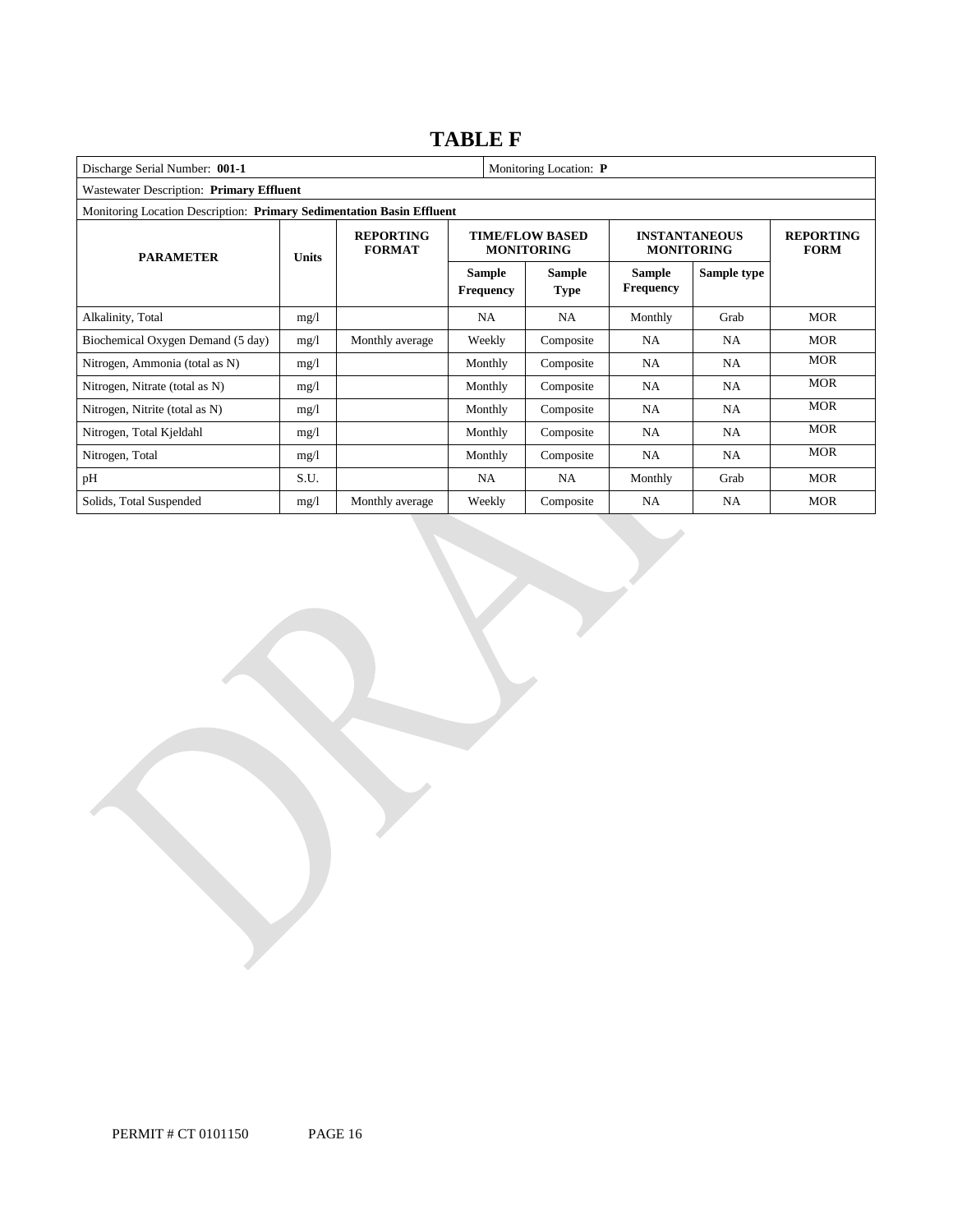| Discharge Serial Number: 001-1                    | Monitoring Location: SL |                                 |                       |  |  |  |  |
|---------------------------------------------------|-------------------------|---------------------------------|-----------------------|--|--|--|--|
| Wastewater Description: Dewatered Sludge          |                         |                                 |                       |  |  |  |  |
| Monitoring Location Description: Dewatered Sludge |                         |                                 |                       |  |  |  |  |
| <b>PARAMETER</b>                                  |                         | <b>INSTANTANEOUS MONITORING</b> | <b>REPORTING FORM</b> |  |  |  |  |
|                                                   | <b>Units</b>            | Grab Sample Freq.               |                       |  |  |  |  |
| Arsenic, Total                                    | mg/kg                   | Quaterly                        | <b>DMR</b>            |  |  |  |  |
| Beryllium, Total                                  | mg/kg                   | Quaterly                        | <b>DMR</b>            |  |  |  |  |
| Cadmium, Total                                    | mg/kg                   | Quaterly                        | <b>DMR</b>            |  |  |  |  |
| Chromium, Total                                   | mg/kg                   | Quaterly                        | <b>DMR</b>            |  |  |  |  |
| Copper, Total                                     | mg/kg                   | Quaterly                        | <b>DMR</b>            |  |  |  |  |
| Lead, Total                                       | mg/kg                   | Quaterly                        | <b>DMR</b>            |  |  |  |  |
| Mercury, Total                                    | mg/kg                   | Quaterly                        | <b>DMR</b>            |  |  |  |  |
| Nickel, Total                                     | mg/kg                   | Quaterly                        | <b>DMR</b>            |  |  |  |  |
| Nitrogen, Ammonia *                               | mg/kg                   | Quaterly                        | $DMR*$                |  |  |  |  |
| Nitrogen, Nitrate (total as N) *                  | mg/kg                   | Quaterly                        | $DMR*$                |  |  |  |  |
| Nitrogen, Organic *                               | mg/kg                   | Quaterly                        | $DMR*$                |  |  |  |  |
| Nitrogen, Nitrite (total as N) *                  | mg/kg                   | Quaterly                        | $DMR*$                |  |  |  |  |
| Nitrogen, Total *                                 | mg/kg                   | Quaterly                        | $DMR*$                |  |  |  |  |
| pH *                                              | S.U.                    | Quaterly                        | $DMR*$                |  |  |  |  |
| Polychlorinated Biphenyls                         | $\rm mg/kg$             | Quaterly                        | <b>DMR</b>            |  |  |  |  |
| Solids, Fixed                                     | $\%$                    | Quaterly                        | <b>DMR</b>            |  |  |  |  |
| Solids, Total                                     | $\%$                    | Quaterly                        | <b>DMR</b>            |  |  |  |  |
| Solids, Volatile                                  | $\%$                    | Quaterly                        | <b>DMR</b>            |  |  |  |  |
| Zinc, Total                                       | mg/kg                   | Quaterly                        | <b>DMR</b>            |  |  |  |  |

### **TABLE G**

#### **(\*) required for composting or land application only**

 Testing for inorganic pollutants shall follow "Test Methods for Evaluating Solid Waste, Physical/Chemical Methods", EPA Publication SW-846 as updated and/or revised.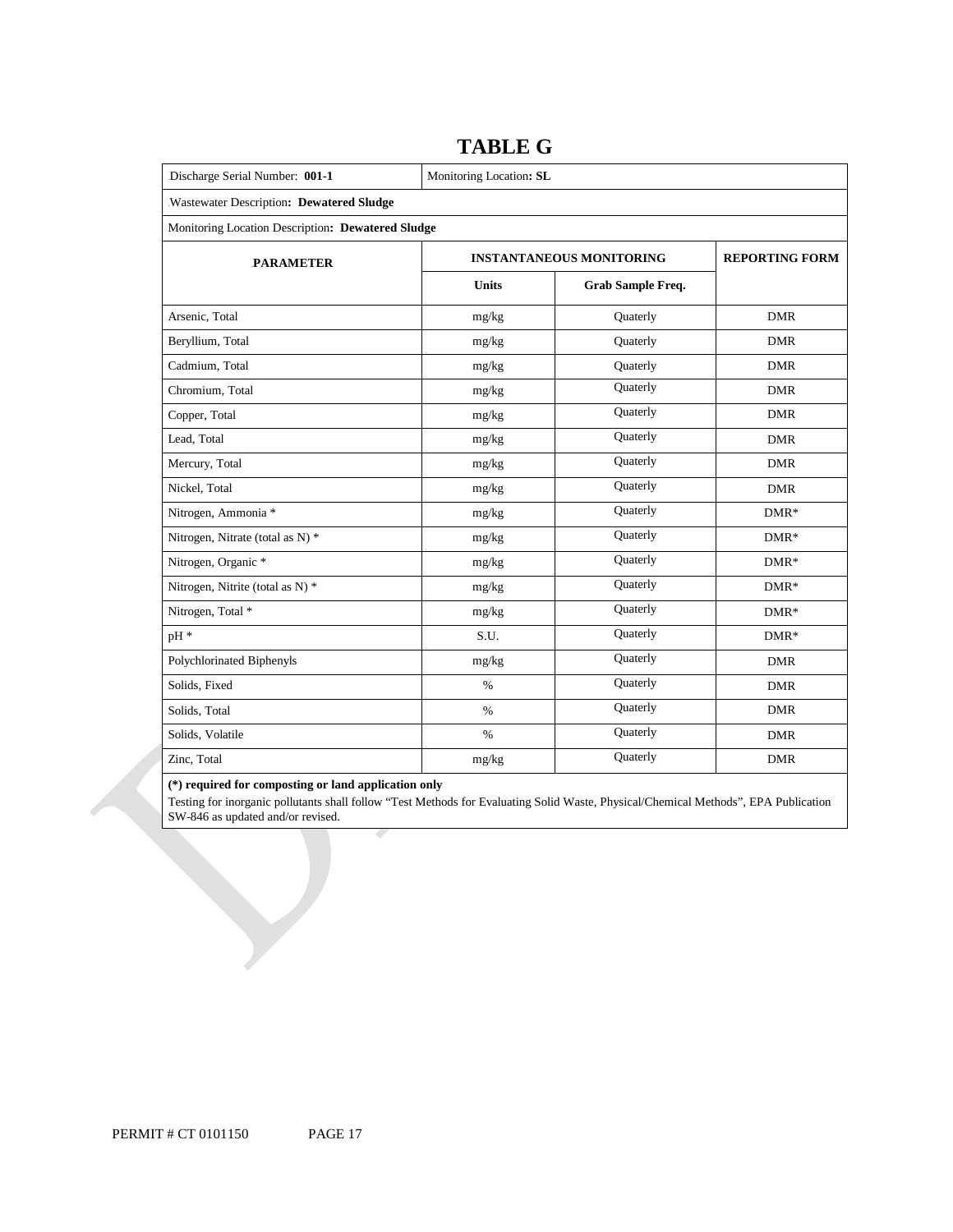# ATTACHMENT 2

## MONTHLY OPERATING REPORT FORM

PERMIT # CT 0101150 PAGE 18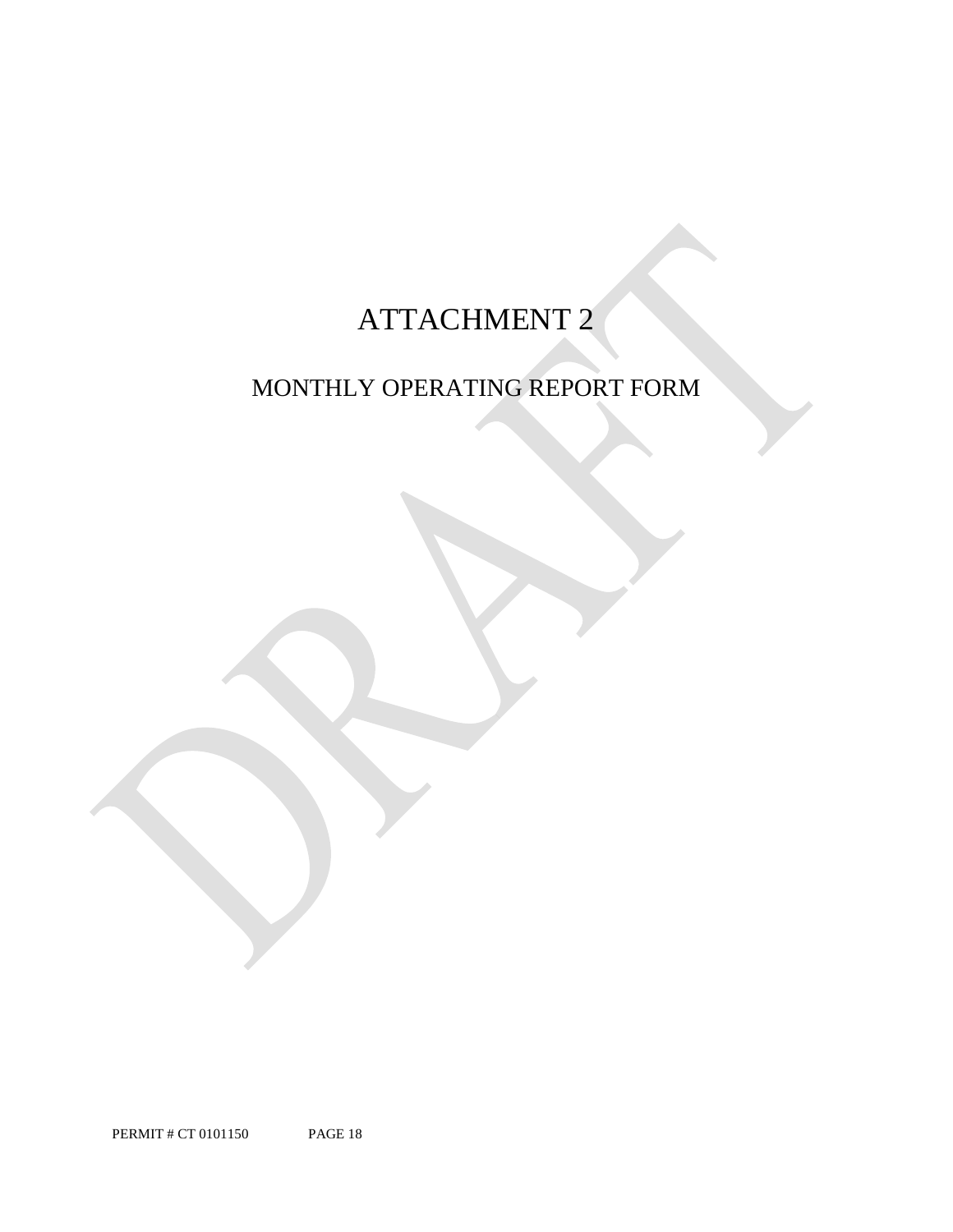## **DATA TRACKING AND TECHNICAL FACT SHEET**

**Permittee**: Town of Portland

### **PERMIT, ADDRESS, AND FACILITY DATA**

 **PERMIT #:** CT01001150 **APPLICATION #:** 201700397 **FACILITY ID.** 113-001

| <b>Mailing Address:</b>                                                                           | <b>Location Address:</b>                      |
|---------------------------------------------------------------------------------------------------|-----------------------------------------------|
| Street: 33 East Main St. P.O. Box 71                                                              | Street: 3 Lower Main Street                   |
| ST: CT Zip: 06480<br>City: Portland                                                               | City: Portland<br>ST: CT Zip: 06480           |
| Contact Name: Richard Kelsey                                                                      | Contact Name: Jim Lynch                       |
| Phone No.:<br>860-342-6734                                                                        | Phone No.:<br>860-342-3159                    |
|                                                                                                   | rkelsey@portlandct.org<br><b>DMR</b> Contact  |
|                                                                                                   | email address:                                |
|                                                                                                   |                                               |
| <b>PERMIT INFORMATION</b><br><b>DURATION</b> 5 YEAR $X$ 10 YEAR $\_\$ 30 YEAR                     |                                               |
|                                                                                                   |                                               |
| Reissuance $\underline{\mathbf{X}}$<br><b>TYPE</b><br>$New_{\perp}$                               | Modification __                               |
| <b>CATEGORIZATION</b> POINT (X) NON-POINT () GIS #                                                |                                               |
|                                                                                                   |                                               |
| NPDES $(X)$ PRETREAT $()$                                                                         | GROUND WATER (UIC) () GROUND WATER (OTHER) () |
| NPDES MAJOR (MA) $X$                                                                              |                                               |
| NPDES SIGNIFICANT MINOR or PRETREAT SIU (SI)                                                      |                                               |
| NPDES or PRETREATMENT MINOR (MI) ____                                                             |                                               |
| <b>COMPLIANCE SCHEDULE</b> YES_<br>NO X                                                           |                                               |
| POLLUTION PREVENTION _____ TREATMENT REQUIREMENT __                                               |                                               |
| WATER QUALITY REQUIREMENT _________OTHER ____                                                     |                                               |
|                                                                                                   |                                               |
| <b>OWNERSHIP CODE</b><br>Private Federal State Municipal (town only) $X$ other public             |                                               |
|                                                                                                   |                                               |
| <b>DEP STAFF ENGINEER</b> Stela Marusin                                                           | <b>DATE DRAFTED:</b> 02/23/2017               |
| <b>PERMIT FEES</b>                                                                                |                                               |
| <b>DSN Number</b><br>Annual Fee<br>Discharge Code                                                 |                                               |
| 111000c<br>001<br>2,367.50                                                                        |                                               |
| Drainage Basin Code: 4000-03 Water Quality Classification Goal: SB Segment: Connecticut River -03 | <b>FOR NPDES DISCHARGES</b>                   |
|                                                                                                   |                                               |
| NATURE OF BUSINESS GENERATING DISCHARGE                                                           |                                               |
| Municipal Sanitary Sewage Treatment                                                               |                                               |
|                                                                                                   |                                               |

### *PROCESS AND TREATMENT DESCRIPTION (by DSN)*

 *Secondary treatment, denitrification and seasonal ultraviolet disinfection.* 

### *RESOURCES USED TO DRAFT PERMIT*

- *\_\_ Federal Effluent Limitation Guideline 40CFR 133 Secondary Treatment Category*
- *\_\_ Performance Standards*
- *Federal Development Document*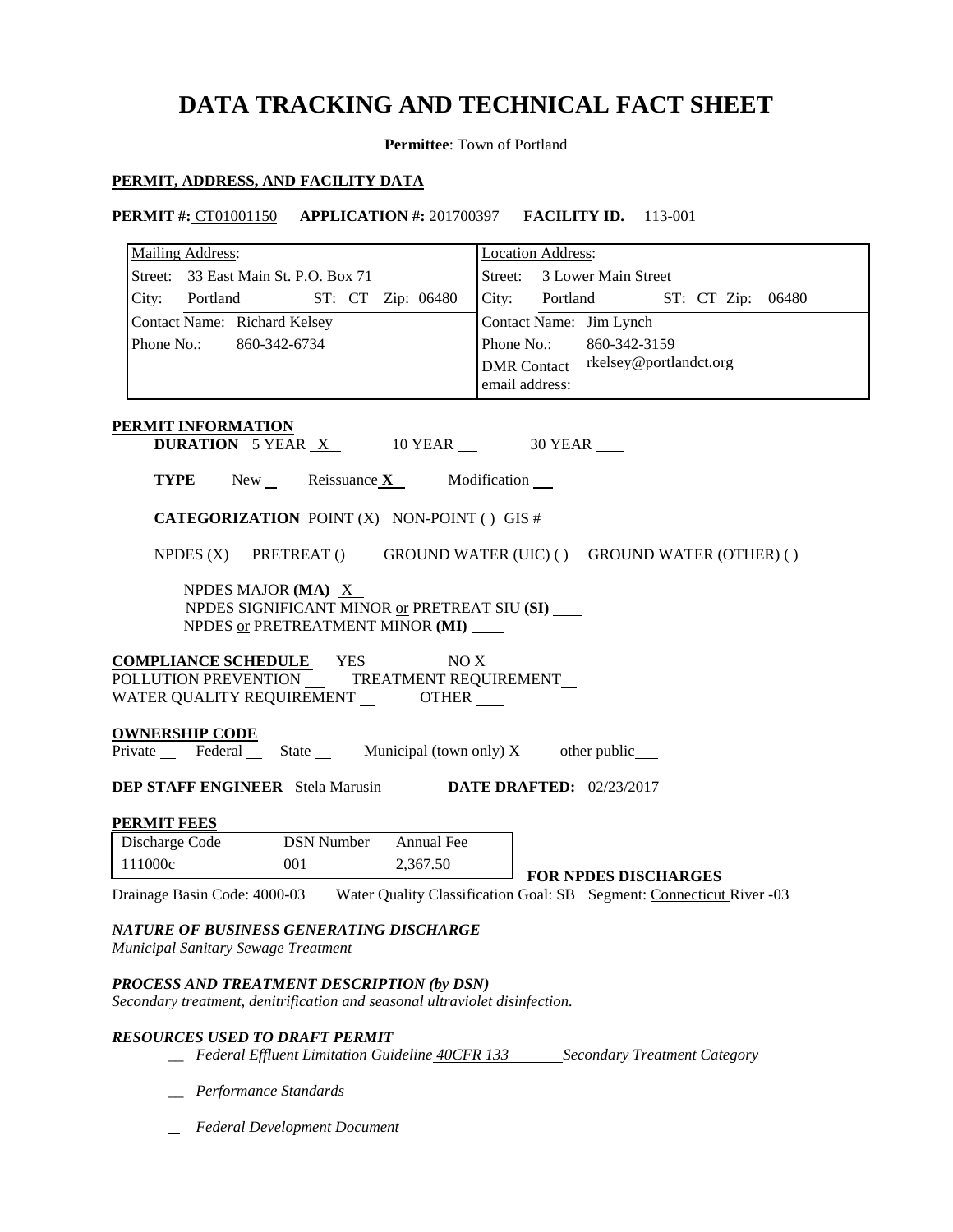- *name of category*
- *X Department File Information*
- *X Connecticut Water Quality Standards*
- *X Anti-degradation Policy*
- *Coastal Management Consistency Review Form*
- *Other - Explain*

### *BASIS FOR LIMITATIONS, STANDARDS OR CONDITIONS*

 *X Secondary Treatment (Section 22a-430-4(r) of the Regulations of Connecticut State Agencies)* 

- *X Case-by-Case Determination (See Other Comments)*
- *In order to meet in-stream water quality (See General Comments)*
- *X Anti-degradation policy*

### *GENERAL COMMENTS*

 *3 Lower Main Street, Portland CT. The facility is designed to treat and discharge up to 1.2 million gallons a day of effluent into Connecticut River. The facility currently uses secondary treatment with denitrification and UV Energy and Environmental Protection has issued the Town of Portland a permit for the discharge from this facility. The Town of Portland ("Permittee") operates a municipal water pollution control facility ("the facility") located at disinfection to treat effluent before being discharged. Pursuant to Conn. Gen. Stat. § 22a-430, the Department of The Town of Portland has submitted an application to renew its permit. The Department has made a tentative determination to approve Portland's application and has prepared a draft permit consistent with that determination.* 

*The most significant change from the current permit is the removal of the Fecal Coliform monitoring requirement since there are no shell fish beds in the vicinity of the POTW that are conducive for commercial use. Facility will continue to perform Enterococci monitoring on a seasonal basis.* 

### *SPECIFIC REQUIREMENTS OR REVISIONS*

**Evaluation and Implementation Review provisions of such Standards** *The Department reviewed the application for consistency with Connecticut's Water Quality Standards and determined that with the limits in the draft permit, including those discussed below, that the draft permit is consistent with maintenance and protection of water quality in accordance with the Tier I Anti-degradation* 

 *Connecticut Water Quality Standards and criteria, pursuant to 40 CFR 122.44(d). Discharge monitoring data was consumption only) criteria, considering the zone of influence allocated to the facility where appropriate. In addition to this review, the statistical procedures outlined in the EPA Technical Support Document for Water Quality-based at this time. The need for inclusion of water quality based discharge limitations in this permit was evaluated consistent with evaluated for consistency with the available aquatic life criteria (acute and chronic) and human health (fish Toxics Control (EPA/505/2-90-001) were employed to calculate the need for such limits. Comparison of the attached monitoring data and its inherent variability with the calculated water quality based limits indicates a low statistical probability of exceeding such limits. Therefore, no water quality based limits were included in the permit* 

### *WATER QUALITY LIMIT CALCULATIONS*

*See attached*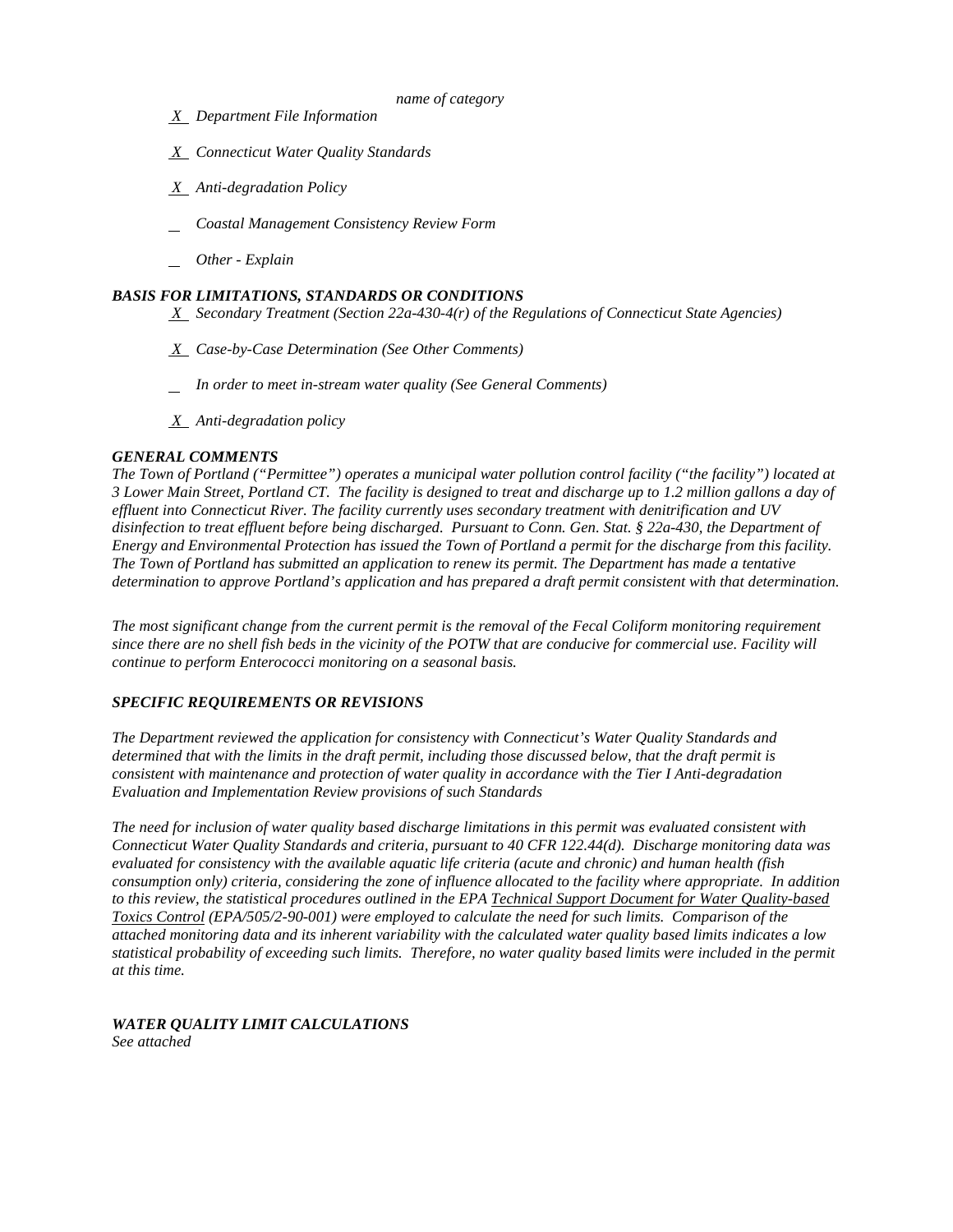

79 Elm Street • Hartford, CT 06106-5127 www.ct.gov/deep Affirmative Action/Equal Opportunity Employer

### **Notice of Tentative Determination to Approve NPDES Permit Renewal Applicant: Town of Portland Application No. 201700397 City/Town: Portland**

The Commissioner of the Department of Energy and Environmental Protection ("DEEP") hereby gives notice that a tentative determination has been reached to approve the following application.

| Applicant's Name and Address: | Town of Portland, 33 East Main St, Portland CT 06480 |
|-------------------------------|------------------------------------------------------|
| Contact Name and Phone No.:   | Richard Kelsey, 860-342-6734                         |
| Type of Permit and #:         | <b>NPDES – CT 0101150</b>                            |
| Type of Facility:             | Domestic Wastewater Treatment                        |
| <b>Facility Location:</b>     | 3 Lower Main Street, Portland CT                     |
| Facility design capacity:     | 1.2 million gallons per day                          |

COMMISSIONER'S FINDINGS/REGULATORY CONDITIONS

The applicant has previously received a permit from the Department of Energy and Environmental Protection ("Department") authorizing the discharge of up to an annual average daily design flow of 1.2 million gallons a day of secondary treated municipal wastewaters to the Connecticut River. The applicant has submitted an application to renew its existing permit. This renewal application is the subject of this notice.

### THE DRAFT PERMIT

The Department has prepared a draft permit consistent with the tentative determination to approve the Town of Portland's renewal application. This draft is available on the public participation section of the Department's website. In accordance with Sections 22a-430-4 (1) and 22a-430-4 (r) of the Regulations of Connecticut State Agencies (RCSA), the draft permit contains effluent limitations that meet Connecticut's Water Quality Standards for the following: Biochemical Oxygen Demand (5 day), Enterococci, pH, total suspended solids and ultraviolet light disinfection dose and transmittance.

### INFORMATION REQUESTS/PUBLIC COMMENT

This application has been assigned No. 201700397; please use this number when corresponding with DEEP regarding this application. Interested persons may obtain copies of the application from the applicant at the above address. The application and supporting documentation are